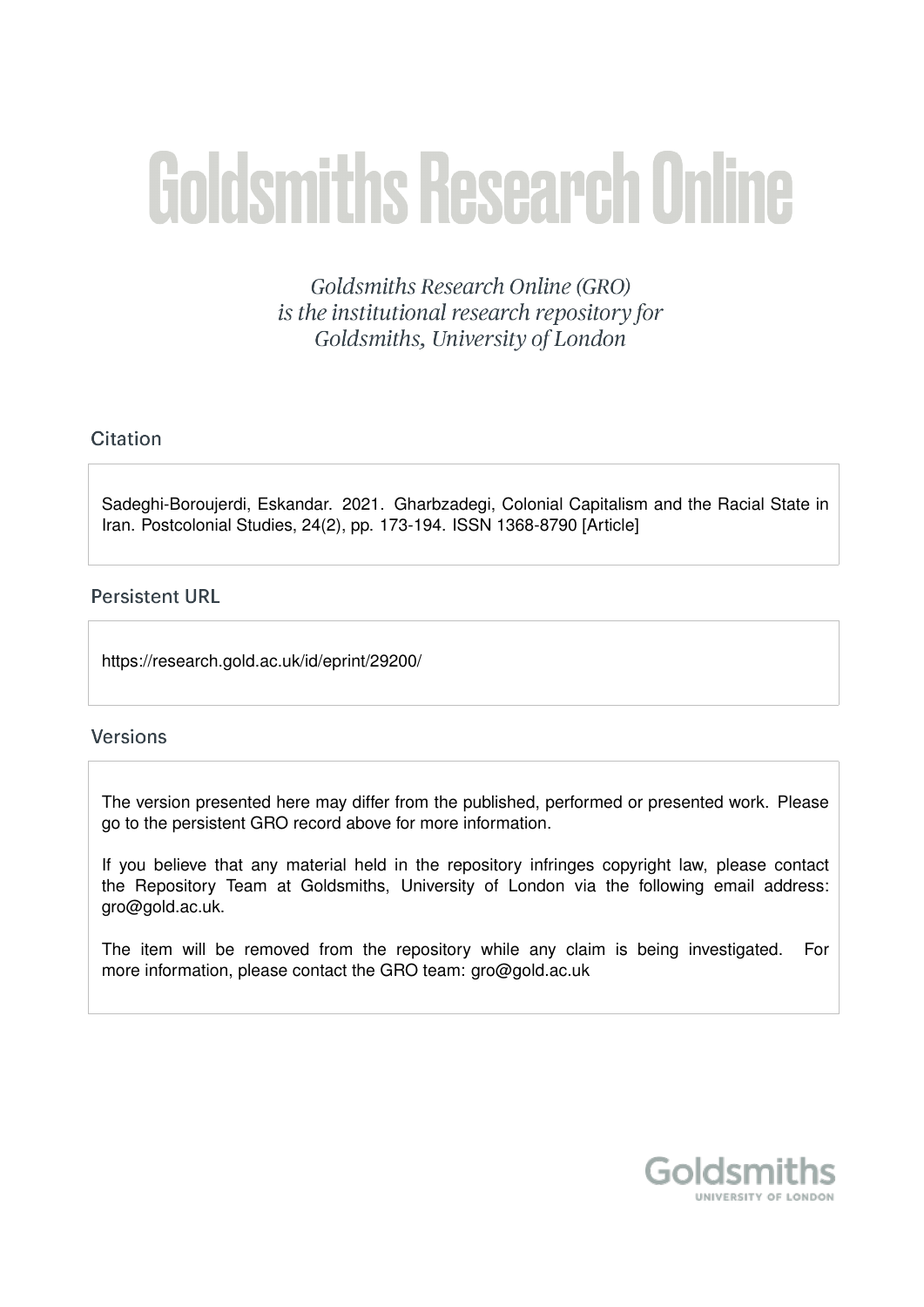Eskandar Sadeghi-Boroujerdi

*Gharbzadegi*, Colonial Capitalism and the Racial State in Iran

Contact email: [E.Sadeghi@gold.ac.uk](mailto:E.Sadeghi@gold.ac.uk)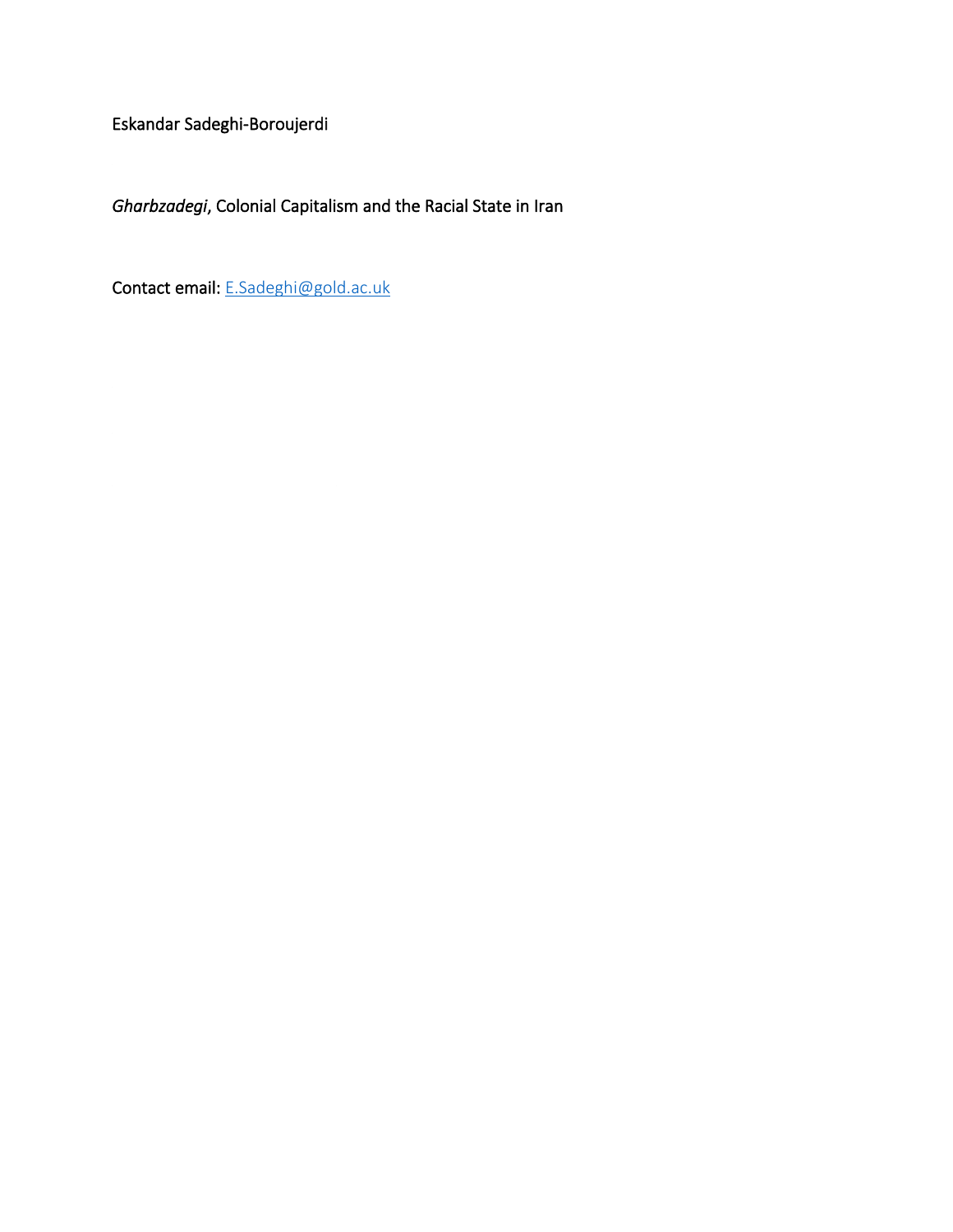# *Gharbzadegi*, Colonial Capitalism and the Racial State in Iran Eskandar Sadeghi-Boroujerdi

Comparative Political Theory, Goldsmiths, University of London

Keywords: Iran, Jalal Al-e Ahmad, race, racial state, colonial capitalism, colour line

#### Abstract

This article argues that the political thought of one of twentieth-century Iran's foremost intellectuals, Jalal Al-e Ahmad (1923–1969) and his seminal work *Gharbzadegi* (1962), often translated as 'West-struck-ness' or 'Westoxication', can and should be understood through the critical study of race and racialisation. In contrast to the paradigms of 'nativism', 'Islamic atavism' and the demand for a return to 'cultural authenticity' that have traditionally framed the significance and reception of his thought, this article contends that Al-e Ahmad's notion of *gharbzadegi* provides crucial insights into how predatory forms of colonial capitalism stratify the economic world order in accordance with what W.E.B. Du Bois famously called the 'colour line'. The article submits that Al-e Ahmad's political thought illuminates the conditions of Eurocentric and racialised forms of knowledge production and immanent material practices, and how they structure the lived experiences of colonial and semi-colonial subjects, as well as providing a remarkable perspective on how 'race thinking' and the 'racial state' were conceived and institutionalised in twentieth-century Iran.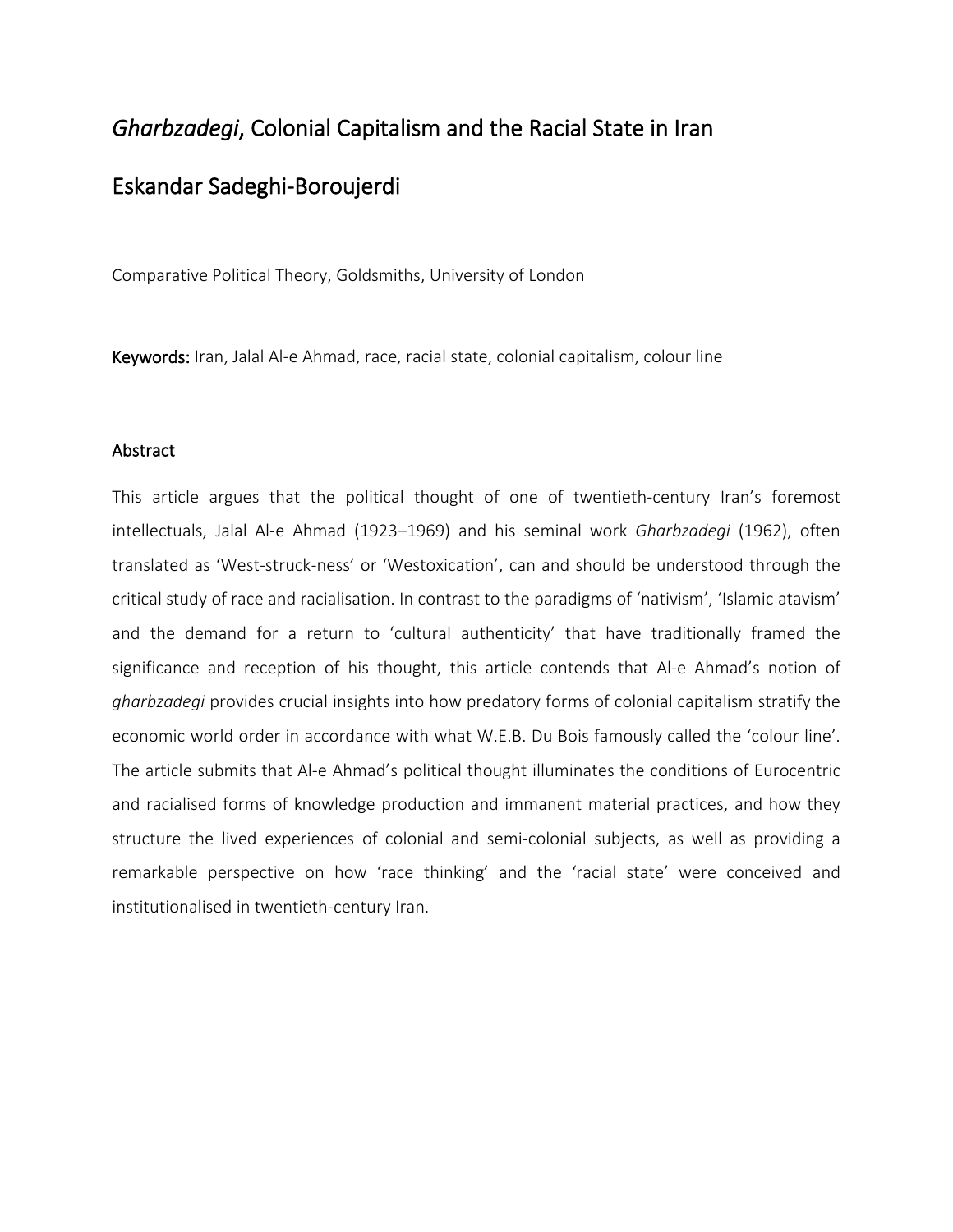[Article starts: ]

'I speak of solidarity with progressive human societies. $11$ 

In this article I argue that the political thought of one of twentieth-century Iran's foremost intellectuals, Jalal Al-e Ahmad (1923–1969), and his seminal work *Gharbzadegi* (1962), often translated as 'West-struck-ness' or 'Westoxication', can and should be understood through the critical study of race and racialisation.<sup>2</sup> In this respect, it sets out to challenge both *how* Al-e Ahmad has been read as well as *who* should be reading him. One of the dominant paradigms that has shaped the interpretation and reception of his work has been that of 'nativism', where he is often cast as a 'lay Islamist',<sup>3</sup> or mere proponent of 'Muslim apologia'.<sup>4</sup> This article contends that such a framing distorts a great deal of value in his intellectual legacy and the critical insights that might be gleaned from it in relation to decolonial theorising.<sup>5</sup> Al-e Ahmad has rarely been taken seriously as a theorist of decoloniality in his own right, receiving only passing consideration beyond the field of area studies. This article seeksto challenge this deep-seated parochialisation of Al-e Ahmad and thus demonstrate how he shares a series of common preoccupations with more familiar anticolonial thinkers who have since emerged as both the beneficiaries and victims of 'canonisation'.

The common depiction of his intellectual trajectory as one of flirting with communism only to recoil into Islamic atavism, or as simply a precursor and ideological enabler of the 'Islamic Revolution', is the result not only of disciplinary parochialism and historicist presuppositions but of a species of methodological nationalism, which removes him from the wider 'Third World' and elides his substantive engagement with issues, intellectuals and movements emanating from the Global South.<sup>6</sup> Al-e Ahmad finds himself parochialised and nativised because the myriad South-South connections that appear in his writings are not legible as 'international' or 'cosmopolitan'. Only dialogue with the thinkers of the Global North tends to be considered deserving of such labels. However, even when his engagements with Albert Camus, Jean-Paul Sartre, Eugene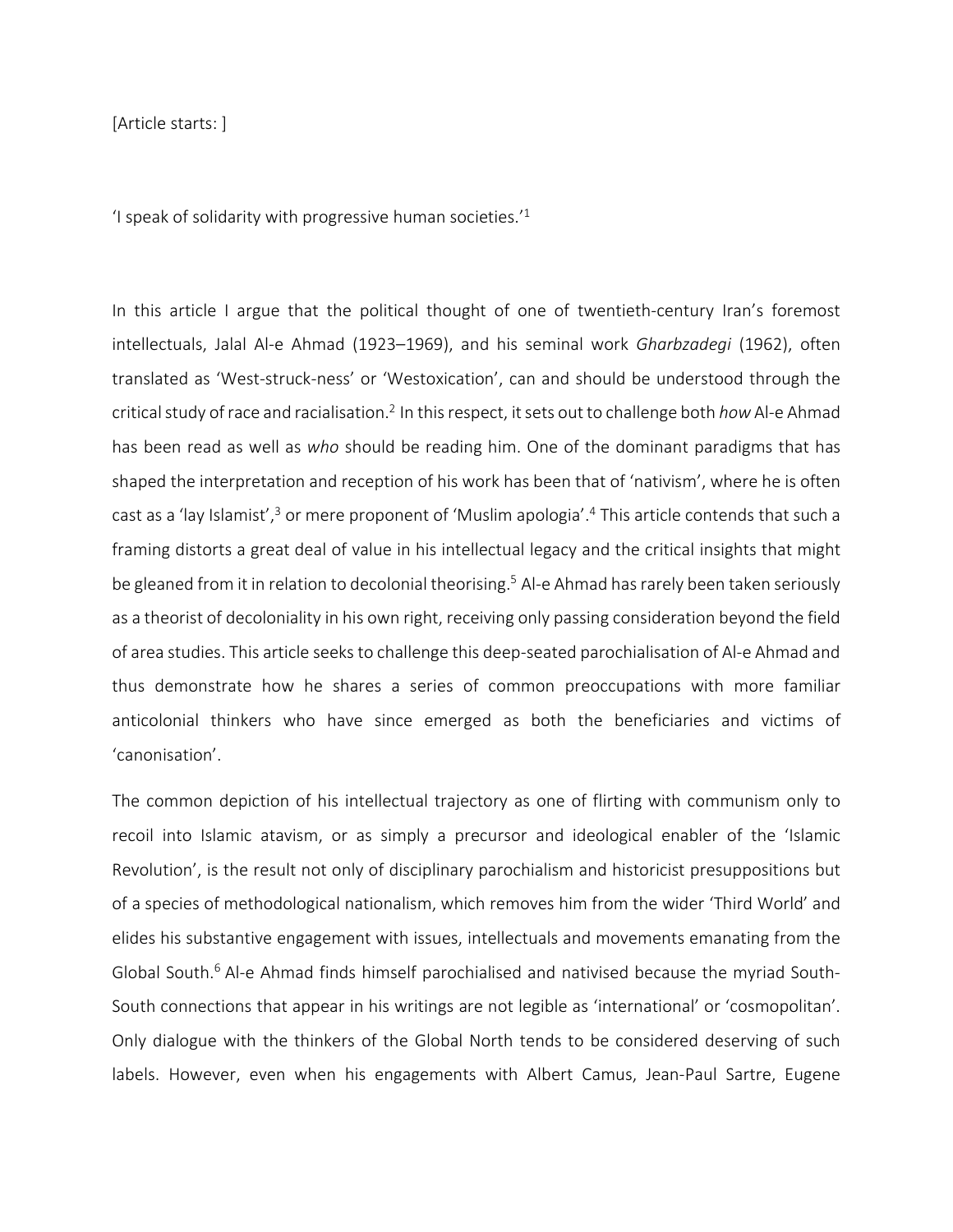Ionesco, André Gide and Ingmar Bergman, among others, are acknowledged, he still cannot seem to elude the parochial, nativist stamp.

Another factor in the often-truncated interpretation of his contribution to postcolonial thought has been the way in which those keywords associated with his name, above all *gharbzadegi*, have found themselves overshadowed and overdetermined by their deployment and concretisation in the context of the post-revolutionary Iranian state.<sup>7</sup> Indeed, a measure of *Gharbzadegi*'s 'success' is its present idiomatic status within contemporary Iran itself. Calling or referring to someone or something as *gharbzadeh* (West-struck) has emerged as a common denigration and shorthand for targeting those who fail to subscribe to the self-described Islamic order's conception of orthodoxy, or those deemed of dubious loyalty vis-à-vis the political system. This lexicon and the reception of Al-e Ahmad has become overwrought with questions of cultural 'authenticity' and political fealty with their many attending problems. *Gharbzadegi*'s proponents as well as its critics often concur with and affirm this shallow and one-dimensional rendering, seeing Al-e Ahmad's thought as irredeemably culturalist, revanchist, irrational and dangerous.<sup>8</sup> In short, both post-revolutionary defenders of the 'Islamist' Al-e Ahmad and secular critics who blame him for the triumph of Ayatollah Khomeini and the clerical leadership agree that his thought is an unreflective defence of cultural authenticity.<sup>9</sup>

In the following pages I argue that his classic and still controversial work *Gharbzadegi* (1962) can and should be read differently. In stark contrast to the interpretation outlined above, there are solid grounds for why *Gharbzadegi* should be understood as a critical diagnosis of 1) how predatory forms of colonial capitalism stratify the economic world order in line with what W.E.B. Du Bois famously called the 'colour line', 2) how Eurocentric and racist knowledge and *immanent* material practices structure the lived experiences of colonial and semi-colonial subjects, and 3) the manner in which 'race thinking' and the 'racial state' were conceived and institutionalised in twentieth-century Iran.<sup>10</sup> In this article I will primarily refer to *Gharbzadegi*, but I will also make extensive use of several other works, including the posthumously published *On the Service and Treason of the Intellectuals* (*Dar khedmat va khiyanat-e rowshanfekran*) and a travelogue detailing Al-e Ahmad's visit to the United States.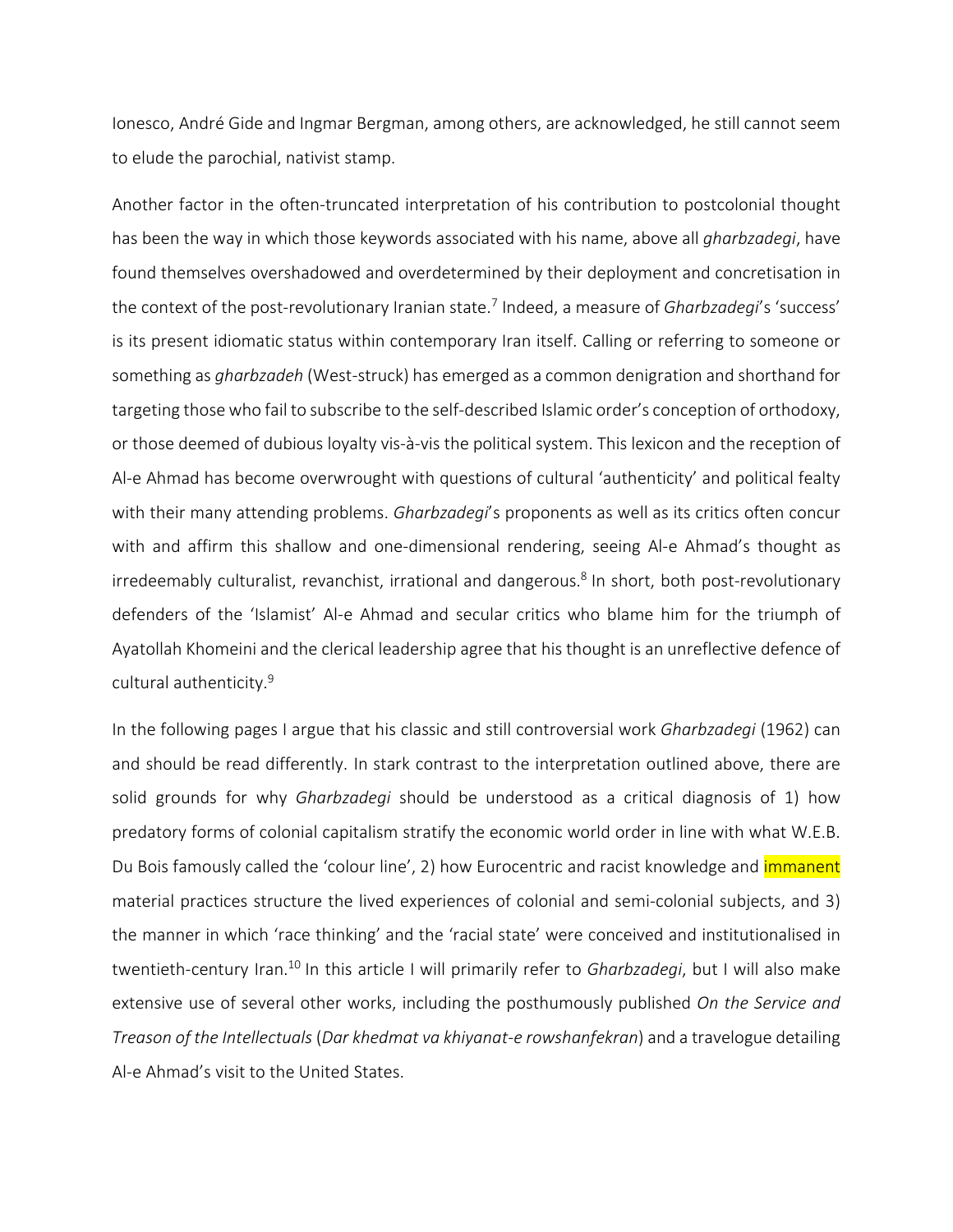#### Dependency theory and the repudiation of 'modernisation'

Al-e Ahmad was an ardent critic of modernisation theory – namely, the idea that there was a linear evolutionary path of development for non-Western societies whereby they shed 'tradition' and unwieldy 'premodern' vestiges and attachments, and ultimately achieve 'take off', emerging as urban, industrialised, mass-consumption societies. This critique of modernisation has often been conflated with a rejection of 'modernisation' and 'modernity' *tout court*. On the face of it, there might not be an obvious connection between the critical study of race and racialisation and the critique of 'modernisation'. Modernisation theory not only served as a crucial ideological justification for US- sponsored anti-communist violence but also rationalised the subservient position of 'still-not-yet-modern' nations in West Asia and beyond. The endpoint of modernisation not only valorised an asymptotic Eurocentric goal that could never be adequately reached but actually locked countries in the Global South into a deeply hierarchical and stratified economic system in which they were destined to play a subservient role. Despite promises and pretensions to the contrary, the 'traditional' could never become fully 'modern'. The stubborn persistence of alleged atavisms and unwieldy traditions testified to the essential difference separating countries such as Iran from the United States, and justified economic and military support for pro-Western elites and the violent disciplining of subject populations in modernisation's name. Zachary Lockman has powerfully shown how modernisation theory and Orientalism made comfortable bedfellows and reinforced racial stereotypes about Muslims and Arabs, and Iran was no exception in this regard.<sup>11</sup> In other words, the cultural essentialisation of 'underdevelopment' by the advocates of modernisation theory considerably overlapped with and reinforced processes of racialisation stratifying the global colour line.<sup>12</sup>

In *Gharbzadegi* Al-e Ahmad rehearses his own specific iteration of dependency theory.<sup>13</sup> Arguably one of dependency theory's chief contributions was to undercut culturalist explanations for why 'the Rest' supposedly lagged behind 'the West' and instead understand the global economic order and its regimes of accumulation and dispossession as intimately bound together and part of a single system. <sup>14</sup> Early in *Gharbzadegi*, Al-e Ahmad disabuses his Iranian readers of any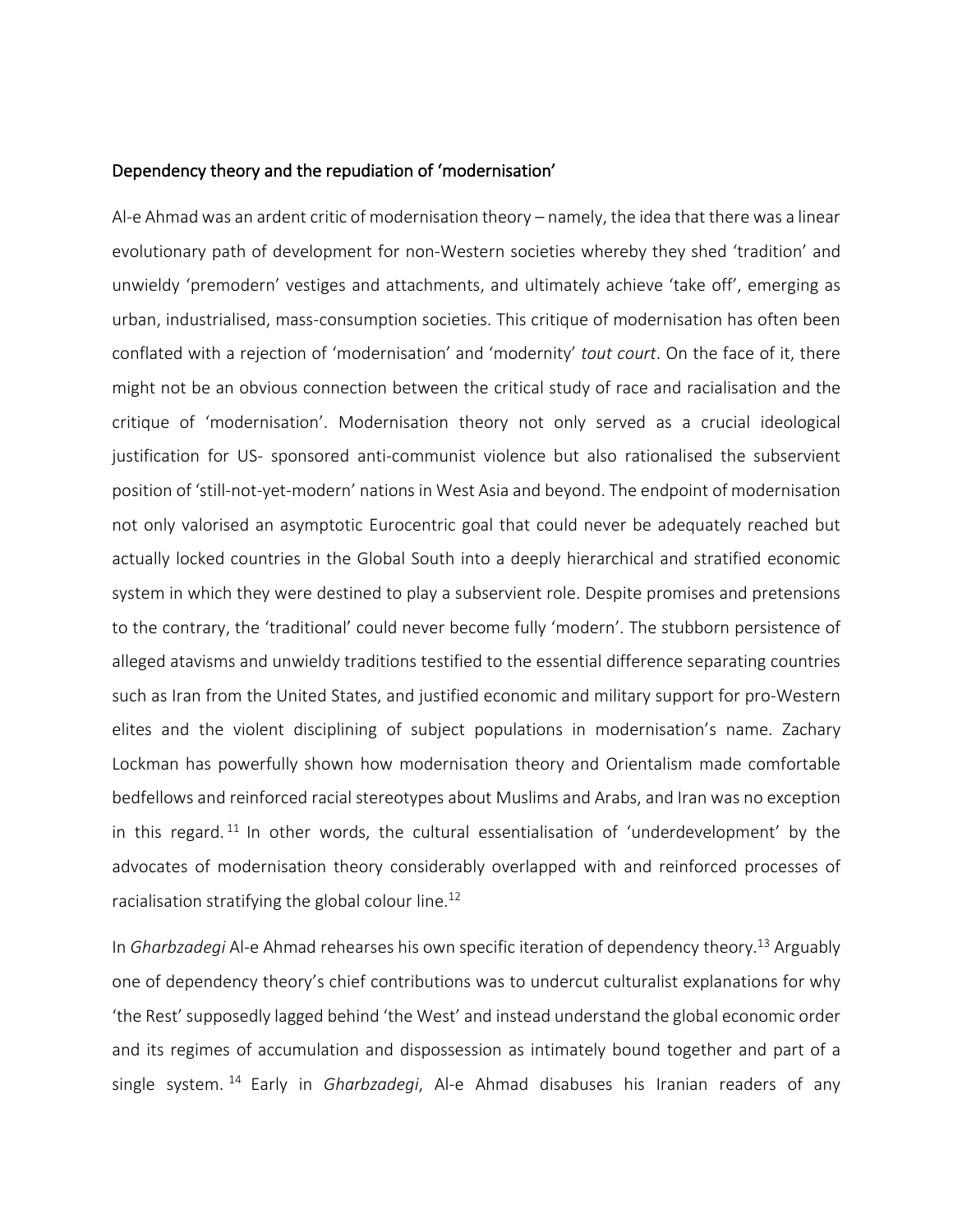misconceived identification with 'Europe' and instead makes clear that Iran and Iranians share a common condition with other 'developing nations'. As he says, 'we – the Iranians – fall into the category of the backward and developing nations: we have more points in common with them than points of difference.' 15

Raúl Prebisch, one of the leading thinkers of Latin American protectionism – who published his classic *The Economic Development of Latin America and its Principal Problems* in 1950 – as well as more radical Marxian exponents of dependency theory such as Andre Gunder Frank provided a crucial corrective to modernisation theory's myopic Eurocentrism and unilinear, stadial assumptions regarding the nature of social change in the 'developing' world.<sup>16</sup> Despite their differences, these thinkers postulated that instead of some deep-seated resistance to 'modernise' rooted in the 'personality' and 'cultural traits' of non-Western societies,  $17$  what in fact had transpired in the Third World was 'the development of underdevelopment'.<sup>18</sup>

One is hard-pressed to find direct evidence that Al-e Ahmad read Prebisch, let alone Frank, whose *The Development of Underdevelopment* was published four years after *Gharbzadegi*. <sup>19</sup> Al-e Ahmad had, however, read Frantz Fanon and Albert Memmi, and he explicitly cites a translation of Fanon's *The Wretched of the Earth* (1961), first published in Europe in *On the Service and Treason of the Intellectuals*. <sup>20</sup> *The Wretched of the Earth* was translated under the title *Duzakhiyan ruye zamin* by Abolhasan Banisadr, a student activist (and future president) studying in Paris. The first part was published in 1966–67 and the second in January 1969.<sup>21</sup> Despite the disproportionate amount of attention that has been given to Fanon's analysis and prescriptions around anti-colonial violence, his uncompromising critiques of neocolonialism and co-opted postcolonial elites in the third chapter of the same work, translated as 'The Pitfalls of National Consciousness', are often overlooked.<sup>22</sup> Whether Al-e Ahmad was ultimately inspired by Fanon's critique of neocolonialism is unclear. Nonetheless, there is little doubt that the Iranian dissident would have at the very least found confirmation for his ideas in Fanon, and ascertained that they both comprised part of a shared discursive field.

Modernisation theory, in addition to casting itself as an overtly anti-communist ideology, <sup>23</sup> rationalising the violent suppression of Iranian socialist and popular movements, provided cover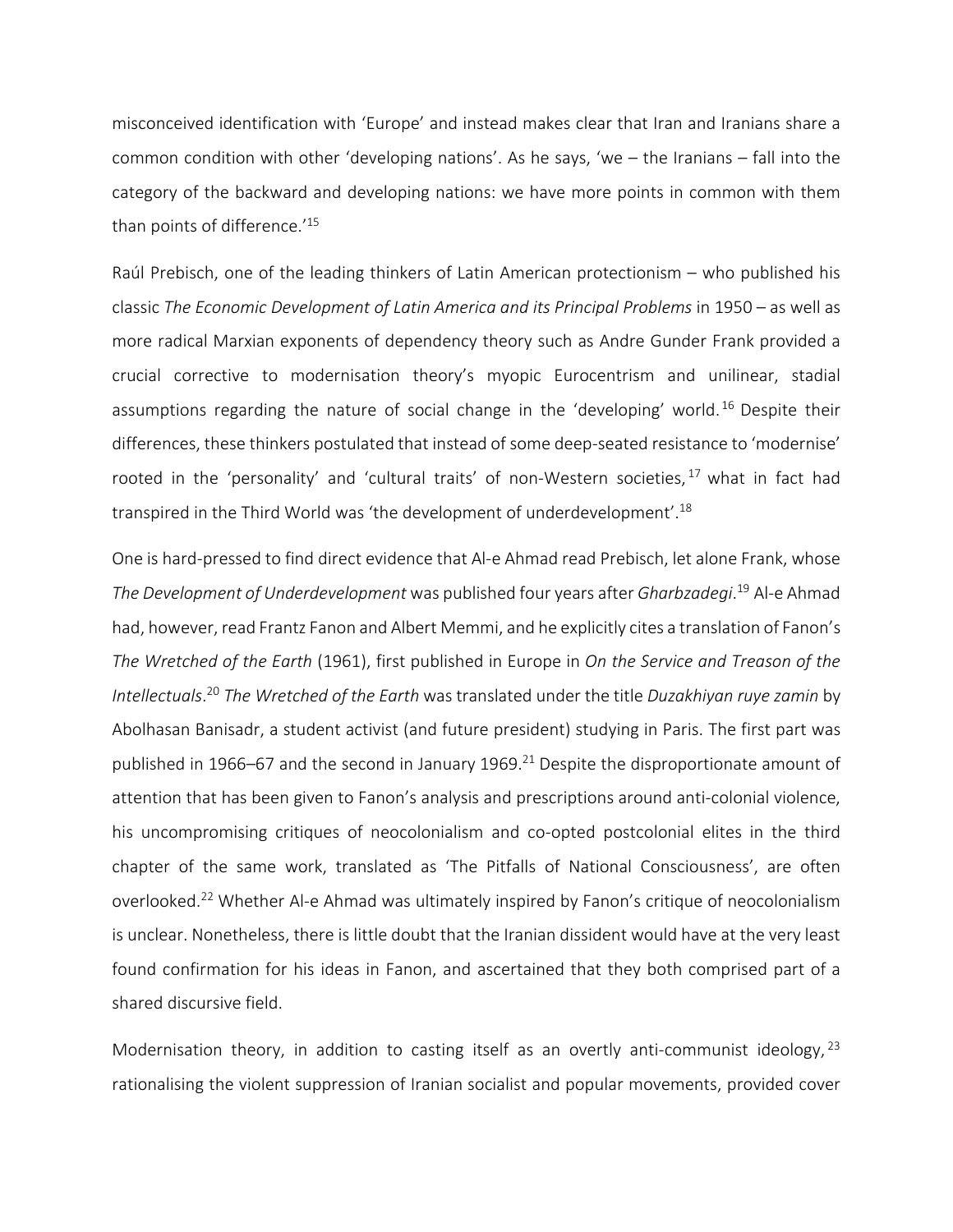for ongoing processes of colonial extraction and expropriation.<sup>24</sup> Its proponents' often singleminded focus on 'culture' and cultural obstacles to economic transformation elided the history of primitive accumulation through which the global capitalist economic order had been constituted and the ongoing processes of accumulation by dispossession that oversaw the transfer of wealth from the periphery to the core:

> One pole is the Occident, by which I mean all of Europe, Soviet Russia, and North America, the developed and industrialized nations that can use machines to turn raw materials into more complex forms that can be marketed as goods… The other pole is Asia and Africa, or the backward, developing or nonindustrial nations that have been made into consumers of Western goods.<sup>25</sup>

Initially Al-e Ahmad is keen to stressthe 'economic' as his central organising category. He forcefully remarks that he understands 'West' and 'East' as first and foremost 'economic concepts' (*mafahim-e eqtesadi*). He continues,

> Western nations generally have high wages, low mortality, low fertility, well-organized social services, adequate foodstuffs (at least three thousand calories per day), per capita annual income of at least 3,000 tumans, and nominal democracy (the heritage of the French Revolution). The second group of nations has these characteristics: low wages, high mortality, even higher fertility, social services nil (or for hire), inadequate foodstuffs (at most one thousand calories per day), annual income less than 500 tumans, and no notion of democracy (the heritage of the first wave of imperialism).<sup>26</sup>

On this reading there is an indisputable material basis upon which global inequality rests and the 'low wages, high morality' of the periphery emanates from a lack of democracy and a long history of imperial expropriation. In fact, Al-e Ahmad, like many other anti-colonial critics writing during this period, understands there to be an express relationship between the two.<sup>27</sup> As I have already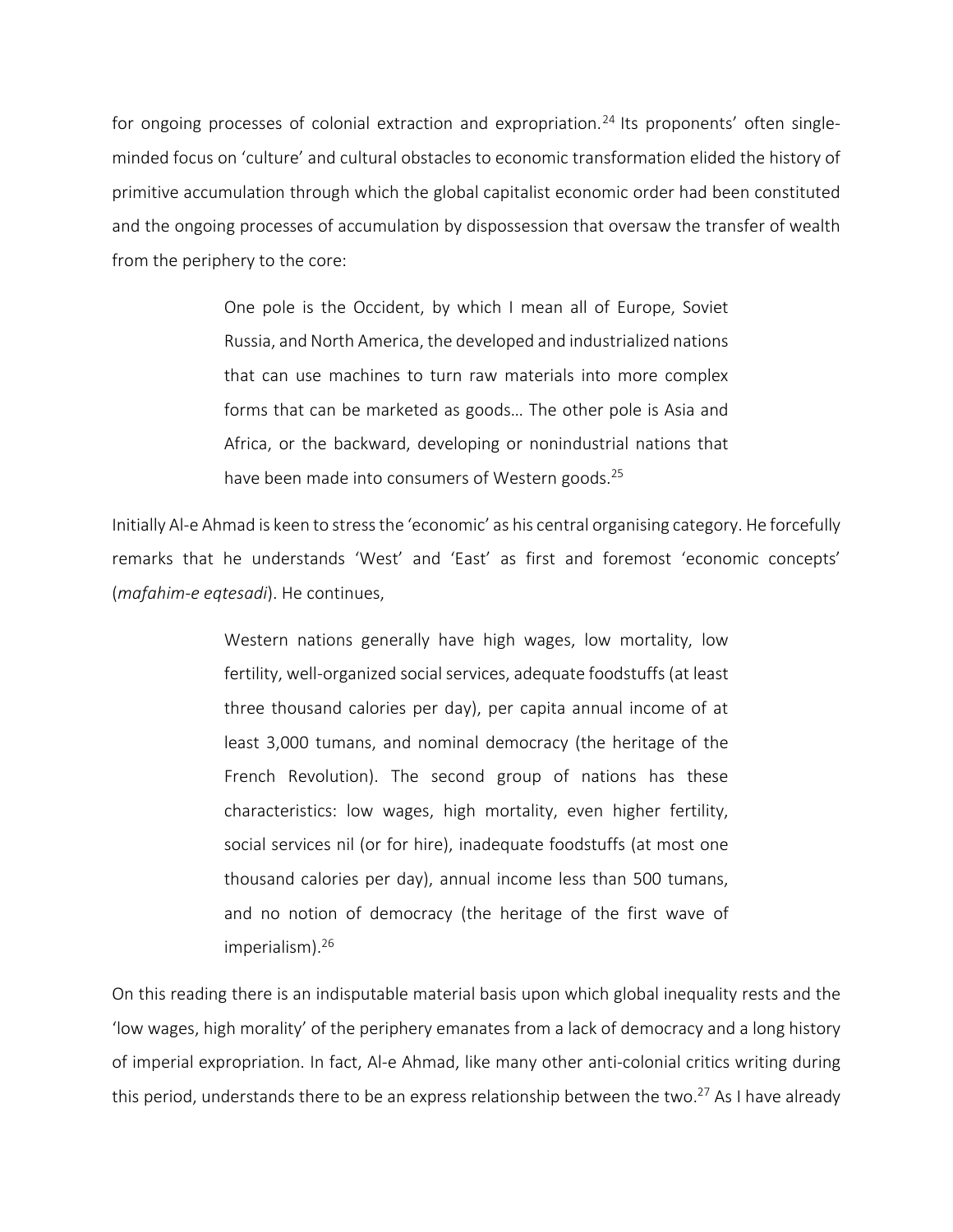implied above and will demonstrate in the following pages, Al-e Ahmad's critique isfar from purely 'economic' in character. He was also keen to expose the centrality of 'racialised inferiority' to colonial capitalism's *modus operandi*, whether in the guise of neocolonial modernisation theory or in the forms of 'race thinking' internalised and acted upon by postcolonial elites.

#### Third Force, *Gharbzadegi* and the significance of Khalil Maleki

For Al-e Ahmad and like-minded intellectuals who fell under the sway of the Iranian socialist thinker and political activist Khalil Maleki (1901–1969), the inexorability and attraction of alignment to either of the two main camps in the Cold War had found itself fundamentally questioned since at least the final years of the 1940s. The break with the communist Tudeh Party in the aftermath of the Azerbaijan Crisis of 1946, Maleki's myriad critiques of the Tudeh Party and the Soviet Union, and his advocacy of non-alignment made a considerable impression upon Al-e Ahmad.<sup>28</sup> He was intimately involved in these tumultuous events and was quick to follow Maleki's lead in several instances.<sup>29</sup> These interventions made novel political positions conceivable for a new generation that had just experienced a period during the mid-1940s in which the Tudeh Party had been a near-hegemonic presence in cultural, intellectual and political life.<sup>30</sup> But they had ultimately been left disappointed and underwhelmed by the party's succession of failures, blunders and shortcomings. This perception was compounded during the Mosaddeq premiership (1951–53), when the latter was vilified by the Tudeh Party–affiliated press on the presumption that, while staunchly opposed to the British, he would ultimately drag Iran into the pro-American camp in the Cold War.<sup>31</sup>

Maleki's articulation of non-alignment and notion of 'Third Force in general' acted as an essential precondition of Al-e Ahmad's formulation of *gharbzadegi*, even while considerable differences remained. Maleki's formulation was honed during the course of the brief tenure of the Mosaddeq administration. In this respect, it was a position forged of concrete circumstances, when Iran was in a real sense isolated and under naval blockade by a British Empire in decline, but simultaneously it reflected the proliferation of demands for self-determination across the Third World that was already under way.<sup>32</sup> For example, in his article 'The Third Force Confronting the Two Social Bases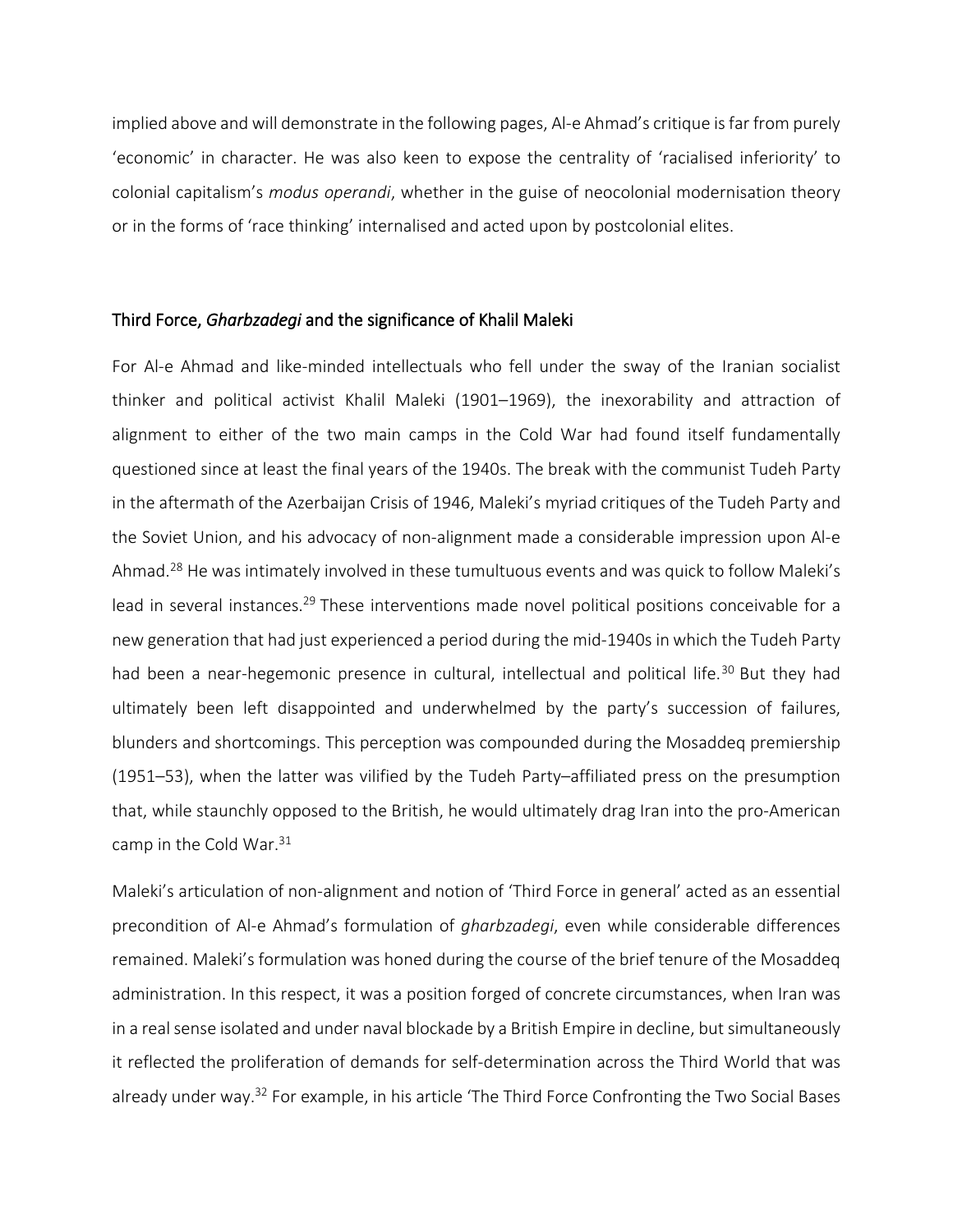of Imperialism' Maleki unambiguously identifies Iranians with 'the people of Asia'.<sup>33</sup> Following the CIA-MI6-orchestrated coup that ousted Mosaddeq in June 1953, Al-e Ahmad was himself briefly arrested, presumably due to his proximity to Maleki and his active role in the publications of the Third Force.<sup>34</sup>

In much of the secondary literature, *Gharbzadegi* is almost invariably situated in relation to the futural horizon of the 'Islamic Revolution' and widely portrayed as a decisive step in readying the discursive terrain for its 'Islamic' identity, as well as the inevitable ascension of the Shi'i clergy.<sup>35</sup> Far less frequently, however, is it understood in relation to Al-e Ahmad's complicated and intellectually turbulent relationship with Maleki and his conception of the 'Third Force in general'. For example, in *Gharbzadegi*, when dismissing Cold War bipolarity and the division of the world into two rival blocs, Al-e Ahmad cites Maleki's translation of Tibor Mende, a prominent commentator on 'Third World' affairs, thereby intimating how Al-e Ahmad continued to think and write in relation to his mentor.<sup>36</sup> It should also be born in mind that he remained a regular contributor to Maleki-affiliated publications through to late 1950s and a close friend of Hossein Malek, Maleki's half-brother, until the end of his life.<sup>37</sup> In *On the Service and Treason of the* Intellectuals he goes as far as to say 'whatever I have and say, I learnt from [Maleki].<sup>'38</sup>

*Gharbzadegi* is rarely grasped as a counter-hegemonic critique of the entwined global processes of racialisation and colonial exploitation, which induced a debilitating sense of alienation among all those whom it afflicted, as well as Al-e Ahmad's attempt to think through what a commodious anti-colonial solidarity and agency might look like. Rather, much of the historiography tends to rip Al-e Ahmad and Maleki apart.<sup>39</sup> On this view, while Maleki demonstrated genuine foresight in retaining his deep-seated aversion to 'religion', Al-e Ahmad found himself bewitched by this very same force, thereby leading the Iranian intelligentsia into oblivion. This view only ends up caricaturing both men's views and positions at various junctures. Indeed, Maleki's articulation of the 'Third Force in general' as an agency breaking with the bipolarity of the Cold War was a crucial link in the chain. According to Al-e Ahmad, 'in global politics…[Maleki] chose a third way between the Soviets and America and this was prior to the congresses in Bandung and Cairo summoned the non-aligned nations to the third way. In Iran he propounded the Third Force, meaning the hungry and colonised nations.<sup>'40</sup> In the following sections I will show that Al-e Ahmad's intervention in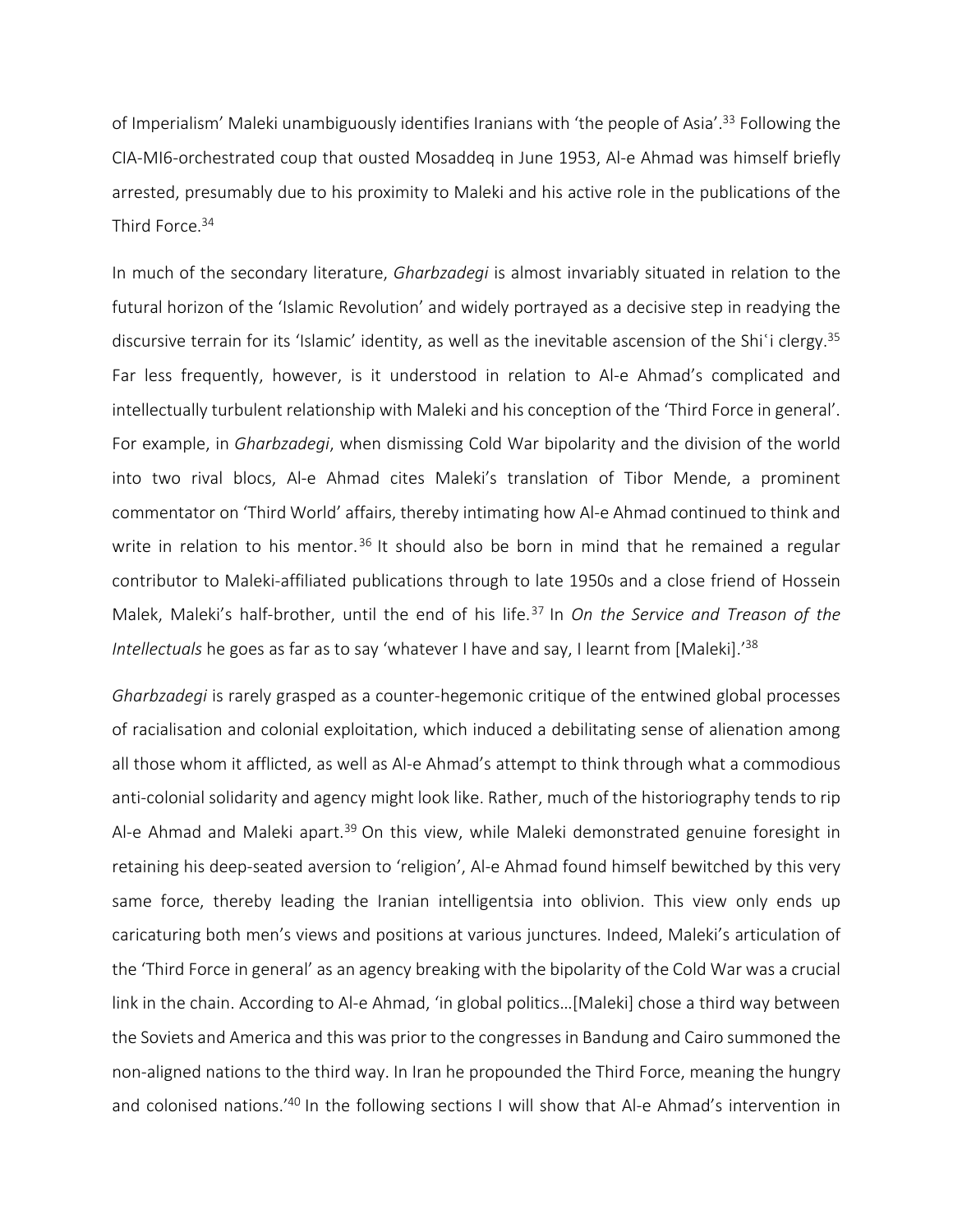*Gharbzadegi*, among other writings, goes far deeper, and can be understood as tantamount to both a description and a critique of the constitutive role of race in Euro-Atlantic modernity.<sup>41</sup>

#### *Gharbzadegi*, Orientalism and racing the 'Muslim world'

In *Gharbzadegi* as well as other writings, Al-e Ahmad's construction of a collective agency constantly vacillates between the more capacious 'darker nations' – namely, the colonial world in its entirety<sup>42</sup> – and a subset thereof, the 'Islamic' world. In speaking of himself as 'a remnant of that Islamic totality',<sup>43</sup> he attempts to conjure up what Sohail Daulatzai and Cemil Aydin have dubbed in their respective writings the spirit of 'Muslim internationalism'.<sup>44</sup> Al-e Ahmad's summoning of a collective anti-colonial agency in the face of the onslaught of *gharbzadegi* resonates deeply with the process Aydin describes in the late nineteenth century whereby the 'Muslim world' came into being as Muslims increasingly found themselves subject to processes of 'racialised inferiority' by triumphalist European powers.<sup>45</sup> It also speaks to a more active challenge on the part of colonised peoples to what Daulatzai and Charles W. Mills have described as 'white supremacy as a global phenomenon'.<sup>46</sup> The critique of *gharbzadegi* is thus both a diagnosis of the manner in which the global political and economic order is predicated on the continuous racialisation and exploitation of colonial and semi-colonial labour,<sup>47</sup> as well as the conjuring up of a subaltern subject that might challenge its domination.

If Al-e Ahmad's critique rested its case at the material or economic level, *Gharbzadegi* would have harboured little to distinguish it from a long line of Marxist and anti-colonial critiques of European imperialism. However, as the analysis develops, it becomes clear that Al-e Ahmad envisions *gharbzadegi* and its ramifications as far exceeding the depredations of unequal exchange. He sees it as a discursive formation and set of discursive practices that constitute and inform not merely how the 'West' understands and interpellates those whom it dominates but how the dominated come to understand themselves, and are even produced with reference to racist and colonial epistemologies. As he says, 'raw materials are not only iron ore and oil, or…cotton…they are also myths, dogmas, music, and the higher worlds'. 48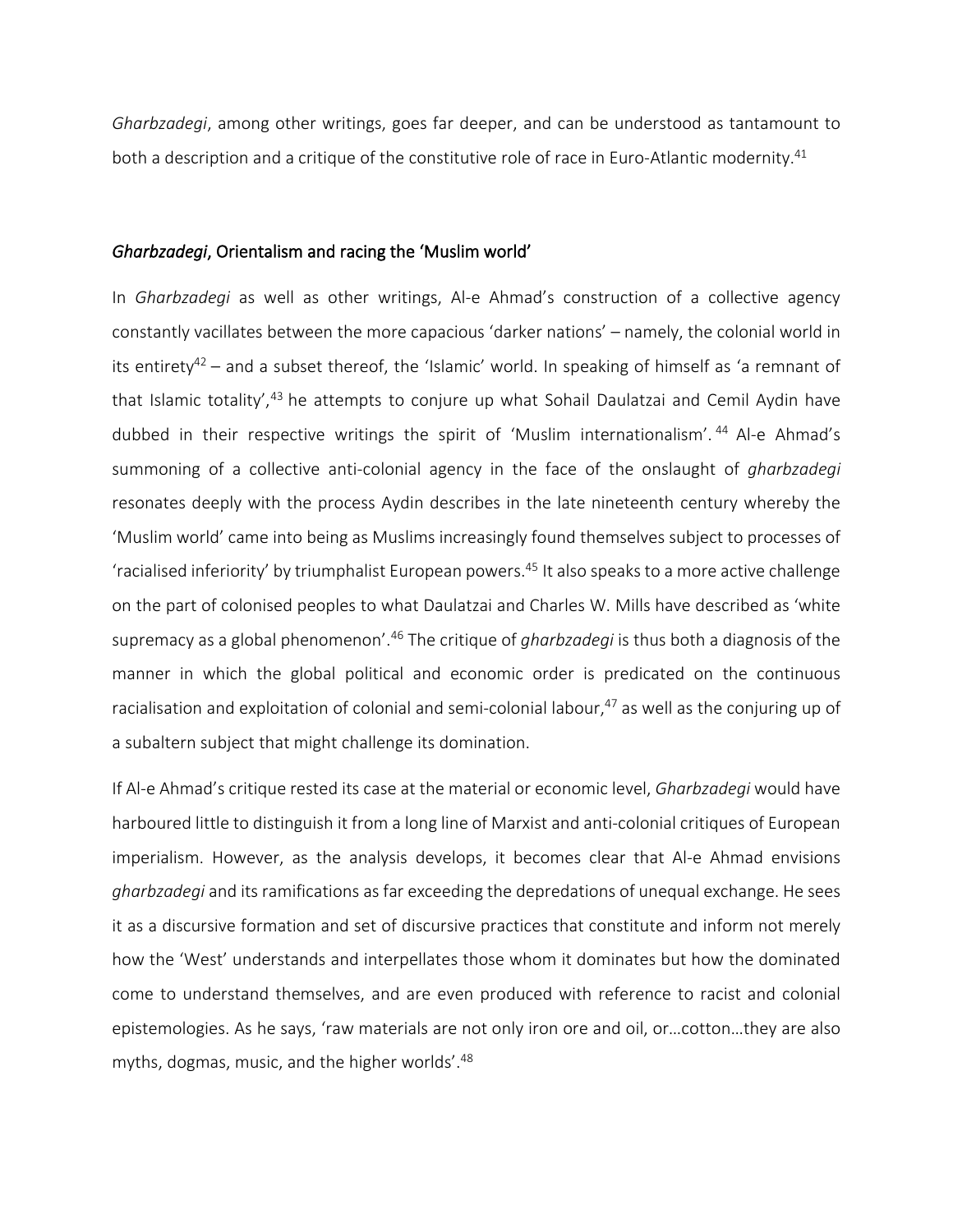It is in this respect, as several scholars and critics have observed, that Al-e Ahmad's critique can be said to both resemble and prefigure aspects of Edward W. Said's watershed intervention in *Orientalism*. <sup>49</sup> For *Gharbzadegi* is not merely an anti-colonial lamentation demanding the right to extract, industrialise and produce on par with the Global North, indigenising the very same economic and social structures that prevail in London, Paris or Washington – or Moscow, for that matter – albeit granted equal recognition as a stakeholder. As should gradually become clear, Ale Ahmad understands coloniality to both encompass and surpass economic exploitation and plunder. From Al-e Ahmad's occasional comments on the devastation wrought in the aftermath of the European colonial conquest of the Americas, $50$  he might have comfortably concurred with Karl Marx'sfamous description of the dawn of primitive accumulation in chapter 31 of *Capital*: the 'discovery of gold and silver in America, the extirpation, enslavement and entombment in mines of the indigenous population of that continent, the beginnings of the conquest and plunder of India, and the conversion of Africa into a preserve for the commercial hunting of blackskins, are all things which characterize the dawn of the era of capitalist production'. 51

But Al-e Ahmad, like Said, also understood that the power of coloniality was coeval with a certain 'imaginative geography' and a kind of symbolic violence: 'The "West" began calling us (the area from the eastern Mediterranean to India) the "East" just when it arose from its medieval hibernation, when it came in search of sun, spices, silk, and other goods'. <sup>52</sup> It is this conjunction of naming and Othering that Said speaks of when he proclaims that the 'Orient was almost a European invention'.<sup>53</sup> In *Gharbzadegi*, Al-e Ahmad too was trying his utmost to delineate a 'style of thought' and determine the manner in which European imperial powers exercised power over the 'East', representing, restructuring and even 'producing' it.<sup>54</sup>

According to Al-e Ahmad, the '*gharbzadeh* hangs on the words and handouts of the West. He has nothing to do with what goes on in our little world, in this corner of the East… He seeks to learn only what some orientalist has said and written about the questions within his field'.<sup>55</sup> He continues, '[o]n the subject of Islamic philosophy, the customs of Yogis in India, the prevalence of superstitions in Indonesia, the national character of the Arabs, or any other Eastern subject, the *gharbzadeh regards only Western writings as proper sources and criteria*. *This is how he comes to know even himself in terms of the language of the orientalist. With his own hands he has reduced*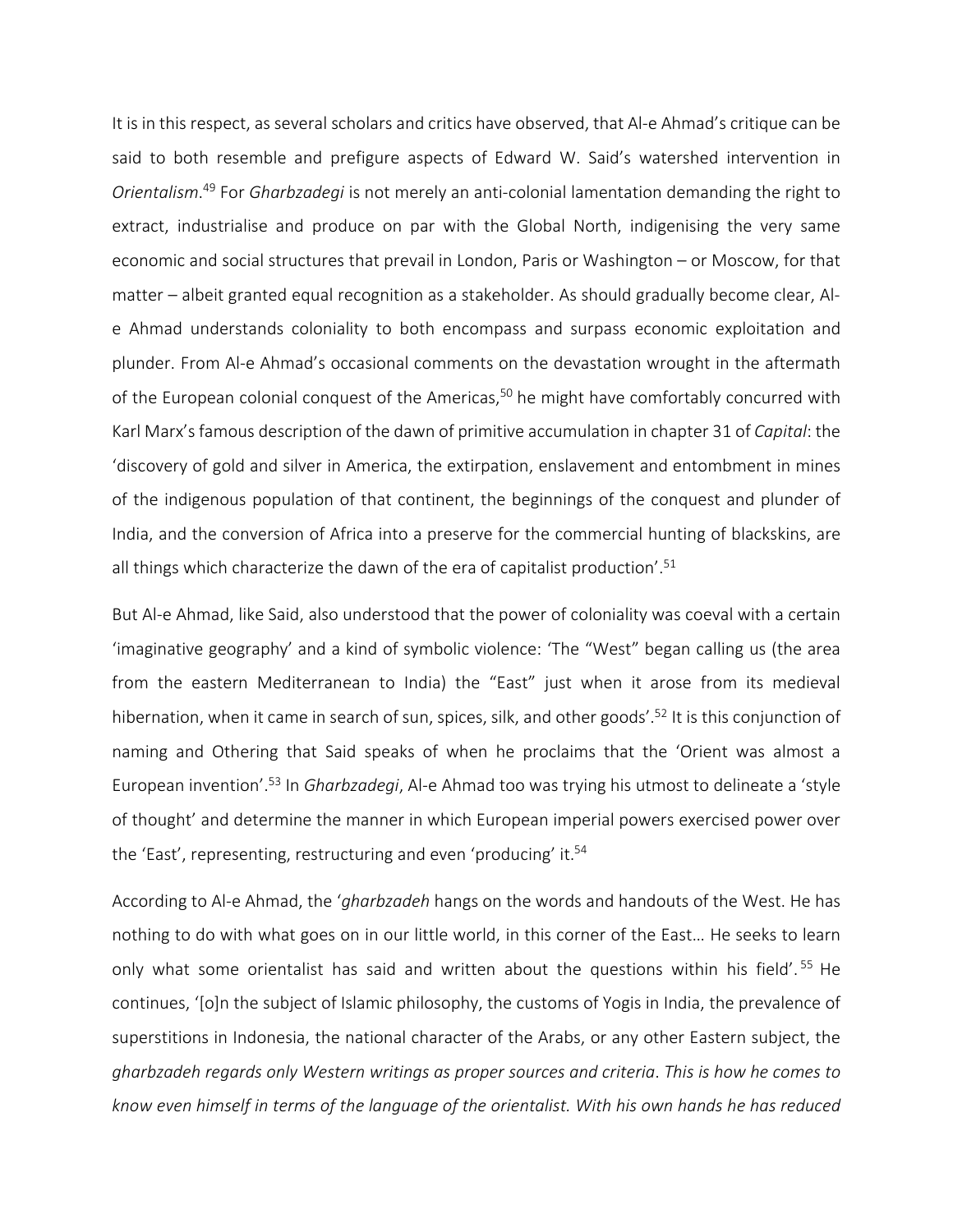*himself to the status of an object to be scrutinized under the microscope of the orientalist*'. <sup>56</sup> On this view, Iranians have found themselves dominated by previously unfamiliar racial styles of thought and ways of knowing the world, and have become estranged from themselves, their history and their culture.<sup>57</sup> Members of the intelligentsia who only seek to understand themselves, their cultures and the challenges facing their societies through recourse to the standards, values and norms defined in the 'metropole' are labeled 'imported intellectuals' (*rowshanfekran-e* varedati).<sup>58</sup> He also on occasion refers to them as 'semi-colonized'.<sup>59</sup> They have a tenuous handle on the problems of their societies and for the most part hold the mass of ordinary people in disdain, shallowly imitating the same imperious arrogance and civilising attitude as the colonisers to which they defer.<sup>60</sup> In this respect, Al-e Ahmad's diagnosis resonates with Fanon's critical undertaking in *Black Skin, White Masks*, which sought to 'help the black man to free himself of the arsenal of complexes that has been developed by the colonial environment'<sup>61</sup> and thereby pave the way for his 'disalienation'.<sup>62</sup>

Apart from *The Wretched of the Earth*, Al-e Ahmad had very likely read fellow activist and intellectual Manuchehr Hezarkhani's translation of three leading figures of the Négritude movement – namely, Alioune Diop, Aimé Césaire and Jacques Rabemananjara – as well as Fanon's remarkable lecture 'Racism and Culture' (which in fact became the title of the book in Persian), all of which were delivered to the Congress of Black Writers and Artists convened in Paris in 1956.<sup>63</sup> It is worth noting that it was also Hezarkhani who first introduced Al-e Ahmad to Antonio Gramsci, whose translations appeared in the literary periodical *Arash* between 1968 and 1969. <sup>64</sup> Hezarkhani's translation of an excerpt of Gramsci on intellectuals was later included in the first volume of *On the Service and Treason of the Intellectuals*. Herzarkhani's translations of Fanon and Césaire, among other representatives of the Négritude movement, expressed and resonated with the understanding that not only had Iranians been racialised subjects of colonial power but there was a considerable degree of porousness between race, 'culture talk'<sup>65</sup> and religious practices. In his introduction, Hezarkhani clearly outlines the disingenuousness of the European 'civilising mission' and how the racial and cultural debasement of non-European peoples has acted as a *sine qua non* of modern imperialism: 'it's a small step from debasing an "inferior race" to debasing humankind and negating personhood and human dignity, and how quickly the advocates of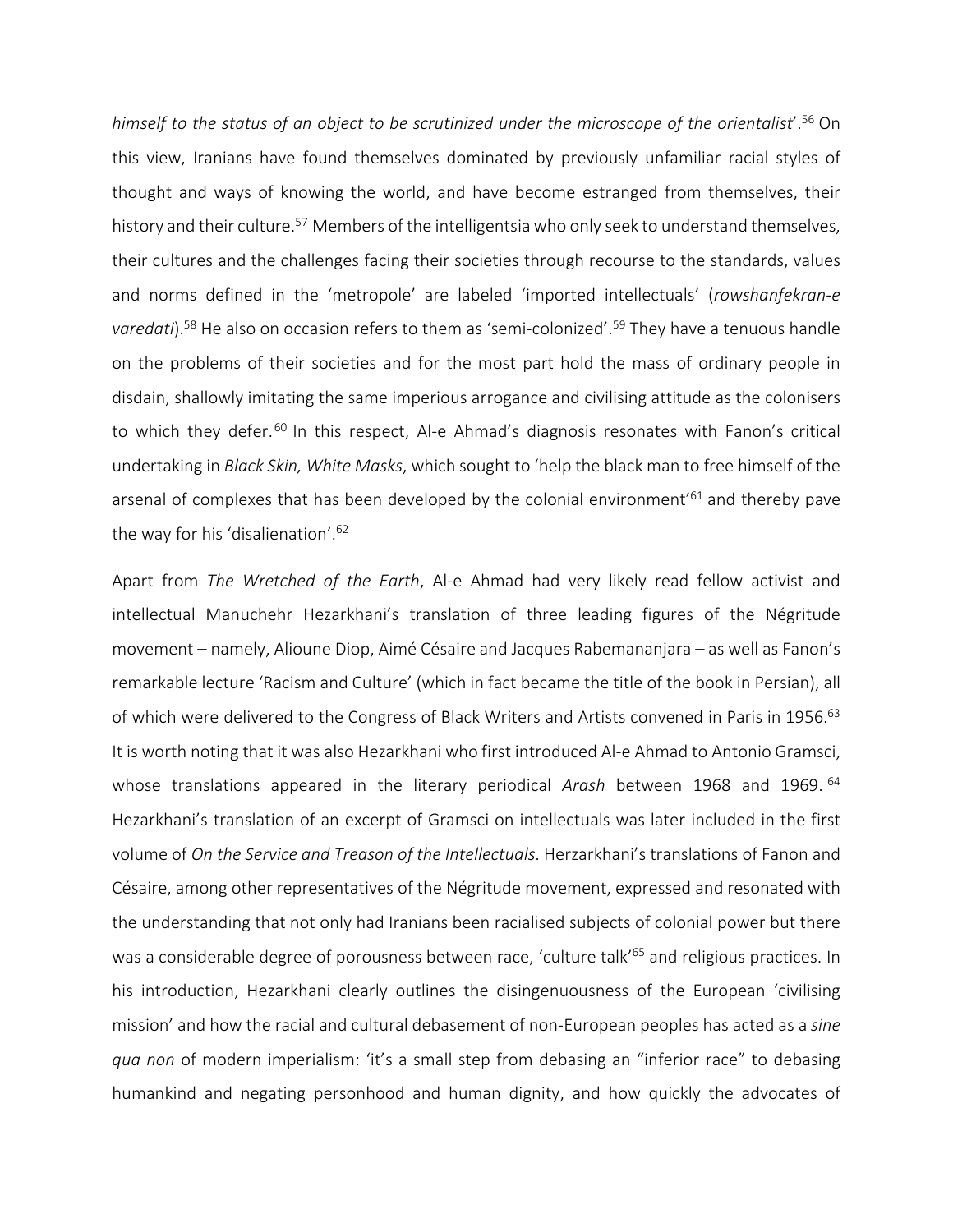"freedom-equality-fraternity" take this step… To transform the peoples of indigenous societies into the arm of labour, it was necessary that they cease to be human'.<sup>66</sup>\_Ann Laura Stoler has described this dynamic in terms of race's 'polyvalent mobility'<sup>67</sup> as a political concept, where it 'moves as easily between different political projects as it seizes piecemeal on different elements of earlier discourses reworked for new and revised political ends'.<sup>68</sup>

The powerful interventions by Fanon and Césaire undeniably resonated with the notion that Iranians had since at least the late nineteenth century progressively found themselves inculcated to disdain and dismiss out of hand their own physical appearance and features, aesthetic sensibilities, cultural practices, beliefs and traditions. In other words, an 'inferiority complex' had both emerged and stood as an obstacle to a decisive break with mental, spiritual, political and economic dependency.<sup>69</sup> But this is only part of the reason that their views on colonialism and indigenous culture proved so poignant for Al-e Ahmad and other Iranian intellectuals.

Another crucial issue that Césaire broached in his lecture 'Culture and Colonization', which was translated by Hezarkhani in the aforementioned collection,  $70$  was that of the coloniser's 'selective giving' and conscious de-development of the peoples over whom it rules.<sup>71</sup> Al-e Ahmad points to the huge disparities dividing Iran and the metropole in terms of educational resources and infrastructure and their corresponding cognitive architecture and networks for the production of knowledge: 'the Western intellectual in the "metropole" isfree to experience all of the educational institutes and laboratories, and museums, all of which were enriched through the pillaging (gharat) of the colonies'.<sup>72</sup> The Iranian intellectual, by contrast, who resides in 'a semi-colonial sphere' has neither access to the aforementioned educational and research infrastructure, nor its stolen cultural heritage, which today fill European museums and archives. Furthermore, this condition is compounded by his lacking even the right to express himself freely, all the while facing 'the ever-increasing assault of colonialism'.<sup>73</sup> He thus sees contemporary disparities around education and the production of knowledge as originating in the legacies of colonialism – legacies that are compounded and entrenched through Western governments' ongoing practice of neocolonial rule and concomitant support for corrupt, autocratic postcolonial elites.<sup>74</sup>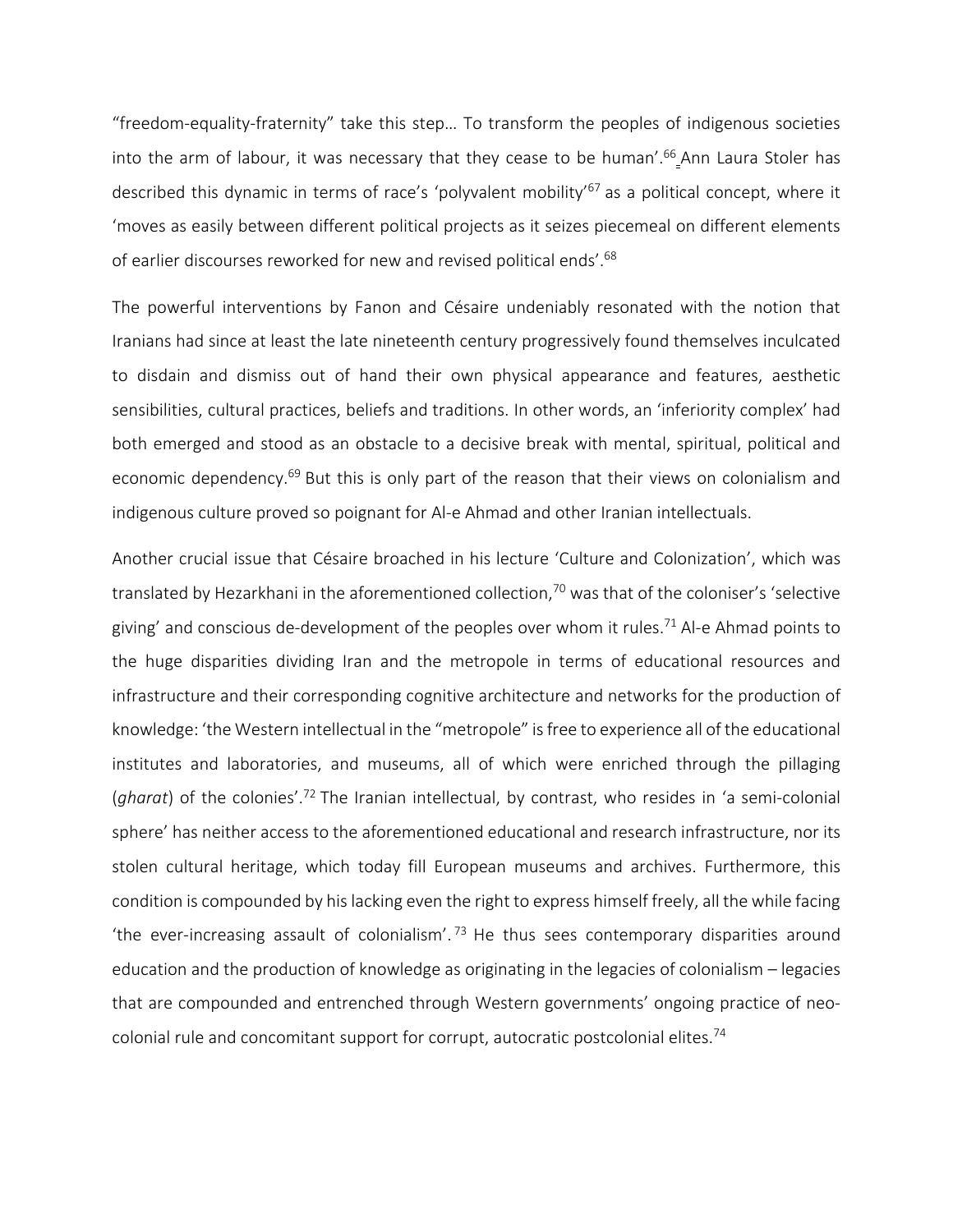In the summer of 1965 Al-e Ahmad visited the United States to attend the Harvard International Summer Seminar. In his account of the trip he displays some familiarity with the African American novelists James Baldwin and Richard Wright. Al-e Ahmad even met and conversed with Ralph Ellison, the acclaimed author of *The Invisible Man* (1952), after Ellison delivered a scheduled lecture to the cohort, where they discussed the conditions facing African Americans in the United States.<sup>75</sup> Al-e Ahmad's remarks to Ellison were garbled and insensitive, demonstrating that he was not only ill-informed about the nature of white supremacy and the specific nature of anti-black racism in the United States but was also vulnerable himself to *gharbzadegi*'s power, something that he readily admits in passing.<sup>76</sup> In his account he mentions how he was impressed by Ellison's grasp of the work of novelist William Faulkner and that the problems of African Americans begin with the two 'great refuges' they had created for themselves: Christianity and jazz.<sup>77</sup> His visceral understanding of colonial racism and 'global white supremacy' was often lacking when it came to understanding the condition of African Americans in the United States. This stands in visible contrast to his searing attack on elements of the French intelligentsia for their anti-Arab bigotry during the Arab-Israeli War of 1967.<sup>78</sup> This is even while he made a point of noting in his travelogue that all of the service personnel during a dinner held at the home of a wealthy businessman during his stay at Harvard were black.<sup>79</sup> Elsewhere, Al-e Ahmad would strongly condemn the drafting of African Americans into the United States' imperialist war in Vietnam, which he understood not only as a case of structural racism but as part of the American state's necropolitical war on the black community, effectively disposing of what it deemed a troublesome 'surplus' inner-city population. <sup>80</sup> The reason for relaying this anecdote and Hezarkhani's translations of and engagement with the Présence africaine conference, despite the fact that they both post-date *Gharbzadegi*, is to convey how much the question of race was on the agenda, and how it informed Al-e Ahmad's analyses both intuitively and analytically. Race and colonial racism represented crucial problematics within the discursive field in which he and other critical Iranian intellectuals were situated.

#### *Gharbzadegi* against the racial state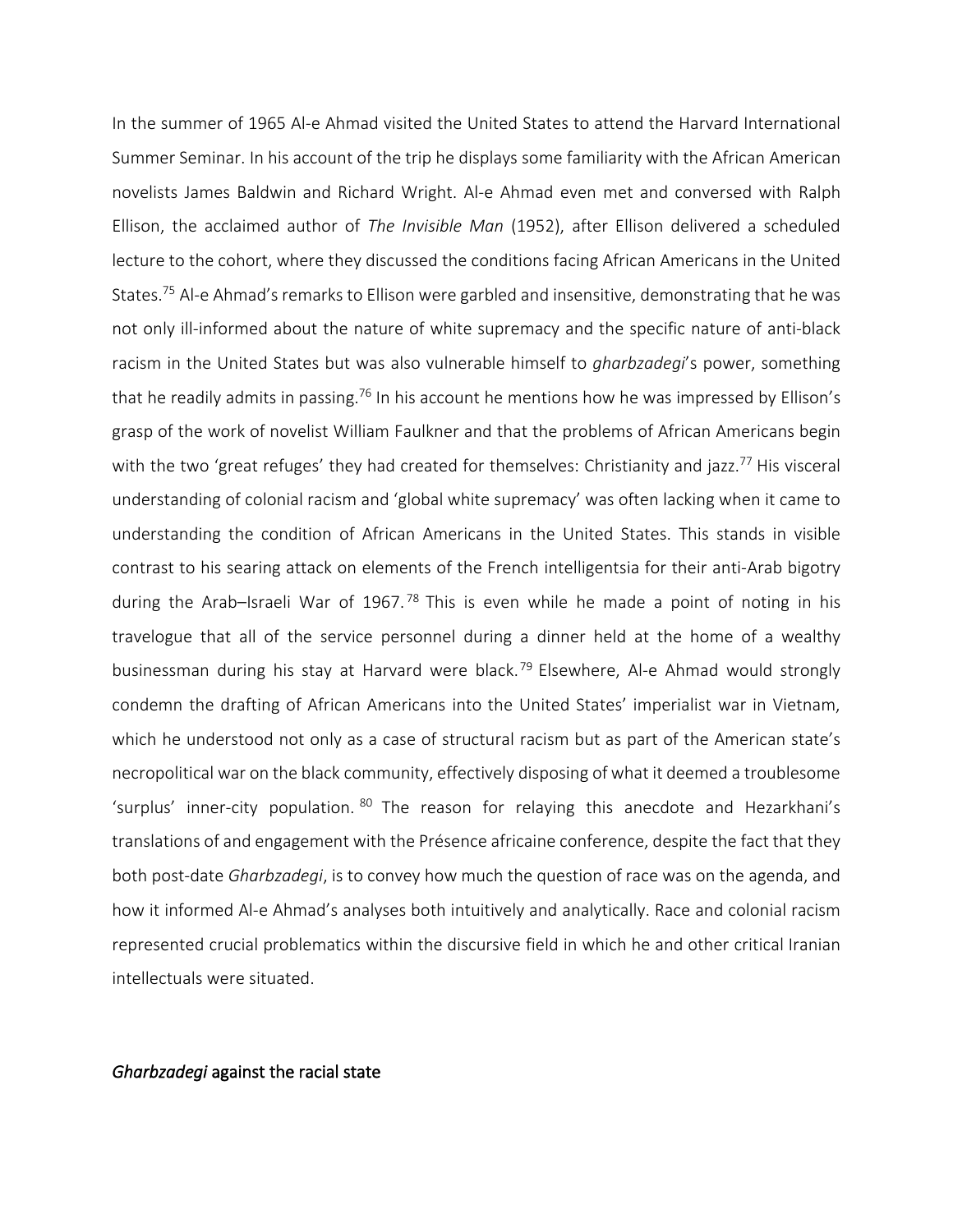There is also good reason to read *Gharbzadegi* as a critique of the violent form of racial modernity and project of racialised state-building that was witnessed in Iran under the Pahlavis, and that had been set in motion under the Qajars by the unceasing encroachment and penetration of Iran and West Asia by first Britain, then France and Imperial Russia, and subsequently the United States and the Soviet Union. Iran was no exception in its experience of the co-articulation of race, the modern state form and its modern ideological state apparatuses.<sup>81</sup> *Gharbzadegi* is thus not only trying to fashion an anti-colonial identity deeply rooted in the social fabric of Iran but also critique what Ale Ahmad saw as both a colonial and racialised process of state formation that reached its apogee with the first Pahlavi dynast.

> The truth was hidden by bludgeoning the people into a uniform mode of dress through snatching the traditional felt hat off the men and the veil off the women, as the ultimate in progress, and by building a railroad across the country – not with oil income but with taxes on sugar – whose major raison d'être turned out to be supplying the front at Stalingrad during World War II.<sup>82</sup>

The coercive-intensive and violent path to modern statehood seen in Iran was forged in large part through the military, which itself underwent a considerable reorganisation during the first decades of the twentieth century, when it essentially consisted of multiple regional and tribal armed forces.<sup>83</sup> Despite continuities with the Qajar era, Reza Shah's reforms were far more capacious in scope and encompassed everything from railways and the legal system to his controversial and highly gendered sartorial reforms. The peoples of *Iran zamin* would be made into 'modern Iranians' whether they liked it or not, and at the point of a bayonet if necessary.<sup>84</sup> This was particularly evident in the policies of forced sedentarisation and the policing and brutal enforcement of cultural and linguistic homogeneity. Al-e Ahmad's friend and fellow novelist Reza Baraheni, who was born and raised in Tabriz and whose mother tongue was Azeri, has vividly described his own experience of this process in his book *The Crowned Cannibals*: 'The Persians and the Persian-oriented government had taken away from me a language, an identity, a culture and a rhythm'. <sup>85</sup> Baraheni, who was markedly influenced by Al-e Ahmad's *Gharbzadegi*, and was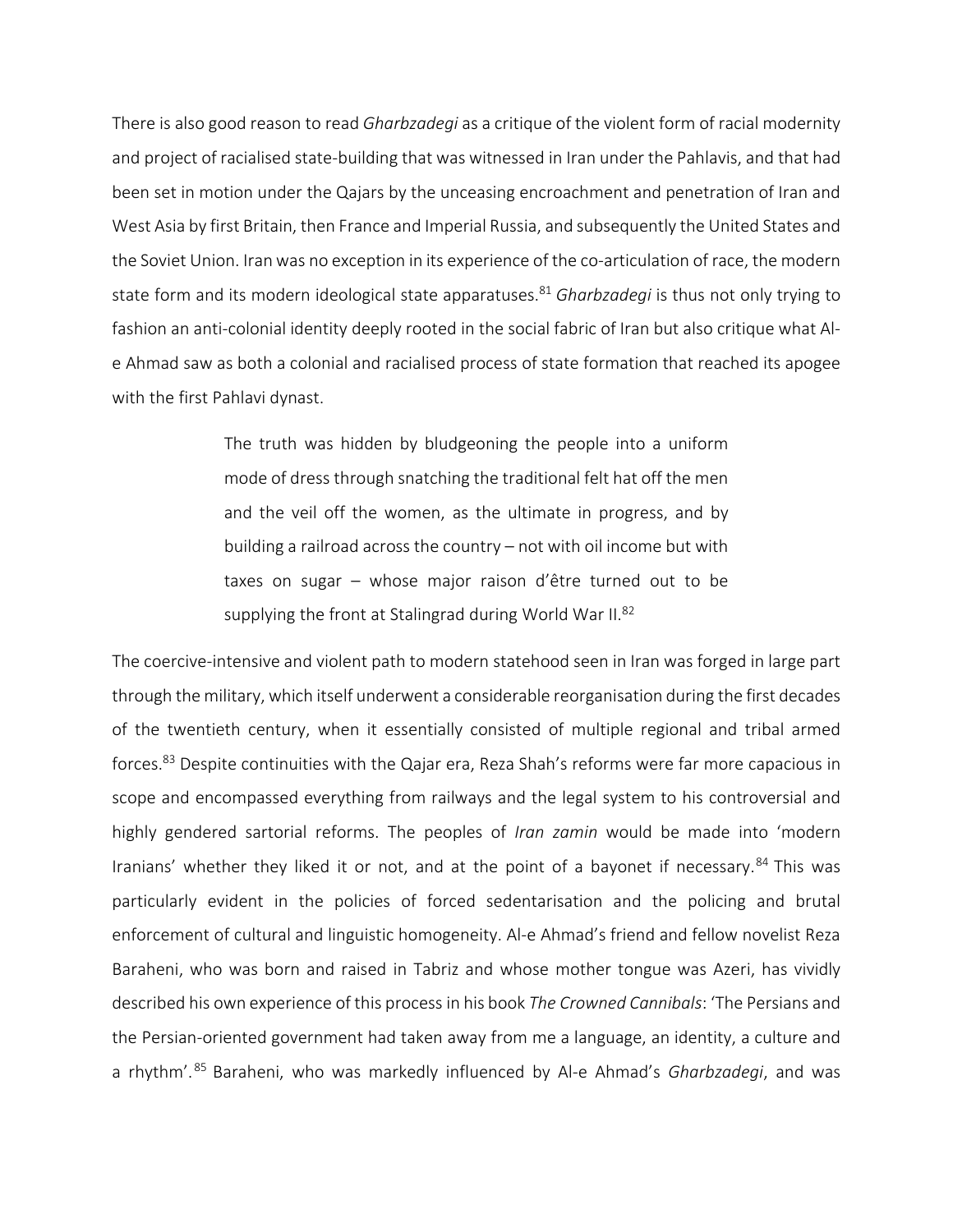among the first to provide excerpts of the work in English, went so far as to denounce the Pahlavi order as 'a racist regime fashioned on Aryanomania'.<sup>86</sup>

Baraheni was indicting the Persian chauvinism that so profoundly shaped the state-building process, with its pursuit of the coercive-intensive assimilation of non-Persian ethnic minorities by prohibiting or devaluing their cultural forms and languages in public space, and its commitment to undermining their intergenerational transmission through local educational and cultural institutions. This was a dramatic example of what Fanon called 'cultural racism' in his powerful essay 'Racism and Culture' – an essay that, as argued above, we have good grounds to believe Ale Ahmad read.<sup>87</sup> Al-e Ahmad's critique of neo-coloniality on the economic and political, as well as the cultural, linguistic, psychological and religious, levels was not only an upbraiding of colonial modernity's spurious claims to universality; it was a direct assault on the Pahlavi state as a racial state, and the racial grammar by means of which assimilation on the side of hegemonic 'white' nations effaces the exclusionary and murderous violence upon which it is predicated. Such policies detrimentally impacted not only Kurdish, Gilaki, Baluch, Arab and Azeri communities but also nomadic ones such as the Shahsavan, Lur, Qashqaʾi and Bakhtiari. In fact, Al-e Ahmad explicitly recognises the profound alienation and unsettling existential diremption imposed upon Azeri intellectuals such as Hasan Taqizadeh and his own mentor Khalil Maleki, who were compelled to inhabit intellectual and political lives not only separate from but also antagonistic to their mother tongue.<sup>88</sup> Stephanie Cronin's pioneering research has vividly illustrated several episodes often euphemistically referred to in the literature as 'pacification' (note the colonial connotations) relating to tribal and regional opposition to the new order led by Reza Khan (post-1925, Reza Shah), and the latter's brutal imposition of forced settlement upon the tribes and internal conquest across several Iranian provinces, including Gilan, Khorasan and Azerbaijan.<sup>89</sup>

Apart from merely being a case of suppressing regional challenges to a central government committed to holding power exclusively in its hands, it can be said to represent the emergence of a social formation that sought to neutralise alternative political imaginaries. This included political imaginaries potentially envisioned by, but by no means exclusive to, the Soviet Republic of Gilan and the Republic of Mahabad, or other burgeoning political formations in the first decades of the twentieth century, such as the Communist Party of Iran or the Social Democratic *Ejtemaʿiyun-e*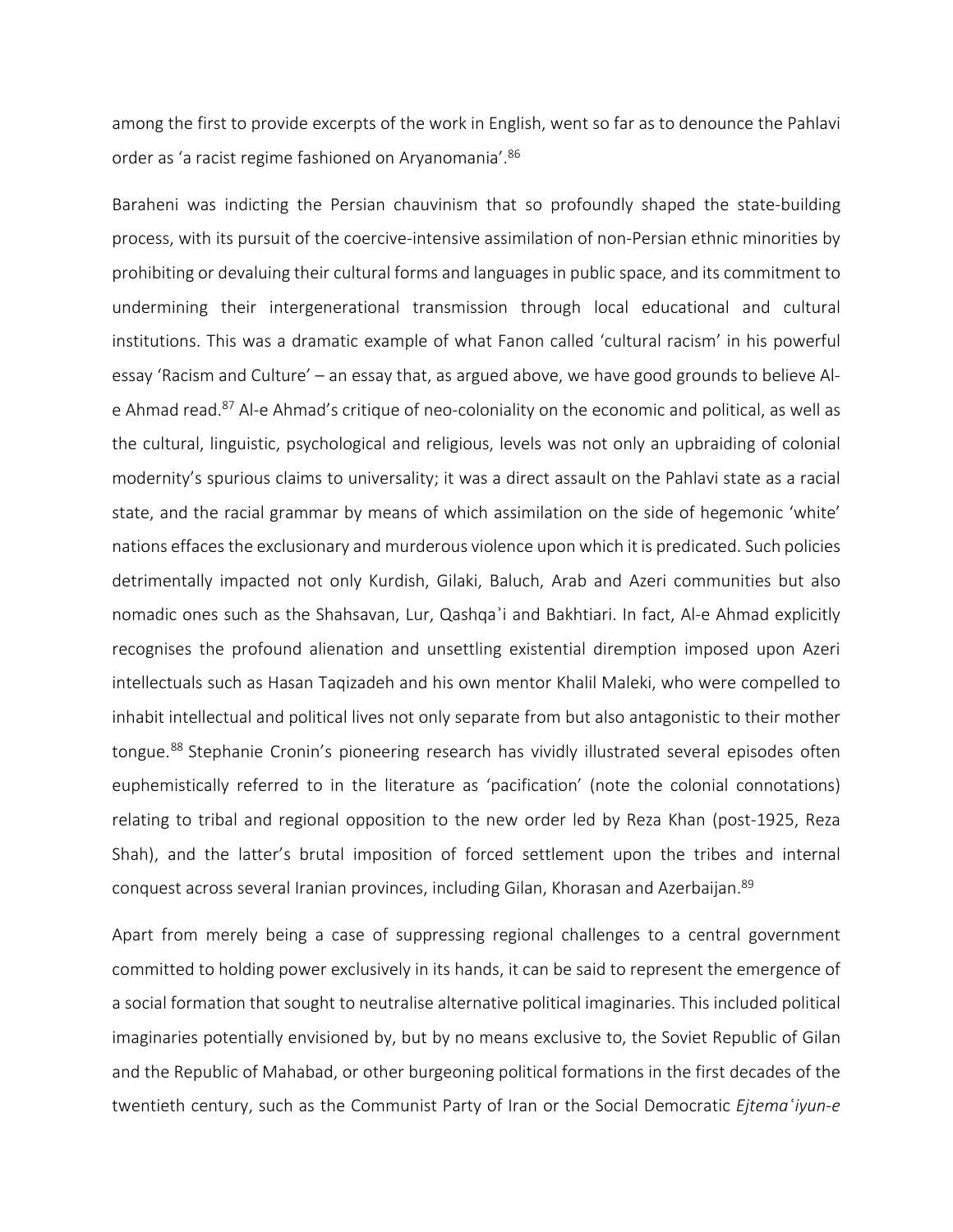*ʿamiyun*, whose orientation and perspective with respect to questions of ethnicity, language, centre–periphery relations, and European imperialism in the context of Iran and Iranian nationhood differed considerably from those subsequently espoused by Reza Khan. This is even while some of them may have shared a number of the same high-modernist assumptions. More importantly, these campaigns sought not only to restore 'order' to Iran's unruly provinces but also to institute a new racial regime that would produce modern and obedient Persian subjects – 'subjects' who were expected to abide by the commands of the monarch as moral steward and great civiliser of his people. The Pahlavi state availed itself in this way of both sovereign and disciplinary power in its construction of a racial order without precedent in Iran, which would impress itself on everything from architecture and shrines to medieval poets and language reform, high-school textbooks and curricula.

The construction of this racial state went beyond simply opting for 'pre-Islamic' identity and Aryanism over 'Islamic' identity or 'civic nationalism'. The coercive-intensive path of state-building that was initially pursued in the twenties and thirties established a whole new regime of governmentality by which behaviour, manners, comportments, clothing, language, sexuality and much else could be monitored, policed, disciplined and 'corrected'. It was a thoroughly racial governmentality that was unapologetic in its aspiration for acceptance as part of Euro-Atlantic modernity and recognition as falling on the 'white' side of the colour line. Moreover, as has been assiduously shown by Mostafa Vaziri and Reza Zia-Ebrahimi, Iran's recrudescent 'Aryan' identity, upon which Pahlavi-era elites drew in order to justify their state-building project, was thoroughly imbricated in Orientalist and colonial knowledge formations, foremost in the field of linguistics enshrining Persian's status as an Indo-European language.<sup>90</sup> In the words of Vaziri, '[p]hilology was used as a basis for theorizing race and for stripping the Orient's complex historical fabric into narrow national contexts'.<sup>91</sup> The crucial role played by late-nineteenth-century Orientalist scholarship, in which the names of Ernest Renan and Arthur de Gobineau prominently feature, 92 and its contribution to the intellectualisation of what Vasant Kaiwar has termed the 'Aryan model of history' and its correlate, the 'Semitic hypothesis' delineated by Gil Anidjar, need not be relitigated here. There is considerable debate among scholars of Iranian nationalism asto whether Saidian approaches mirror Eurocentric diffusionist accounts. I cannot possibly adjudicate this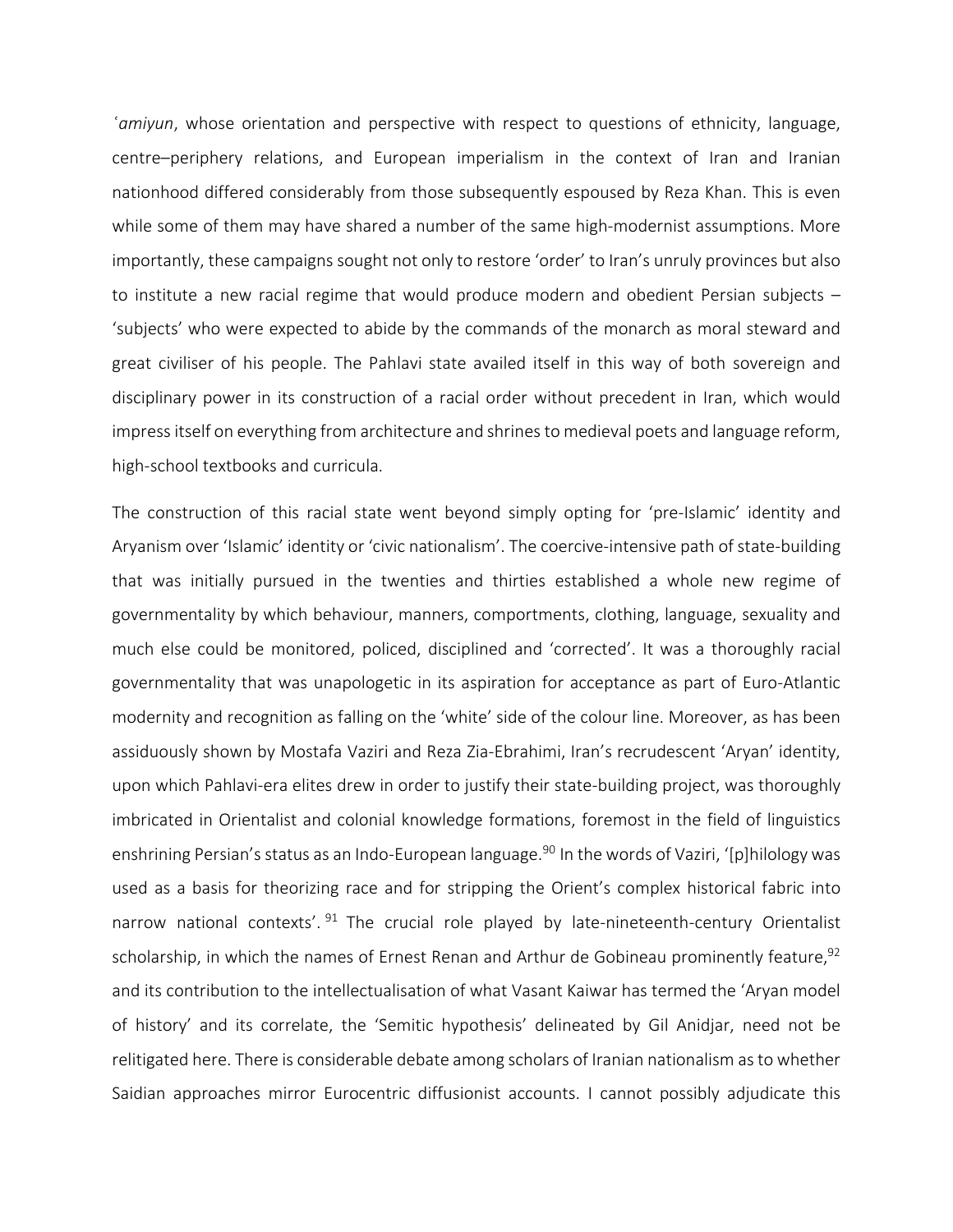debate here, but I will say that I think the comparison flawed. Saidian approaches do not overlook or negate the 'agency' of Iranian intellectuals and elites (which in such critiques is always emptied of both content and context) but merely acknowledge the indisputable and pervasive asymmetry of power that defines the terrain upon which subaltern agency is exercised, and that is always already mediated, though not straightforwardly determined, by colonial knowledge production and the veridical procedures it has historically postulated about Iran and the Muslim-majority world more broadly. This is a dynamic to which Al-e Ahmad was clearly attuned.<sup>93</sup>

In *Gharbzadegi*, Al-e Ahmad can be read as mounting a challenge to the form of racial modernity spearheaded and institutionalised by the Pahlavis, with its attachment to Persian primordialism and ambition to fashion a homogeneous and mythologised Aryan nation.<sup>94</sup> It is a racial modernity that sought to 'liberate' itself from those 'Semitic' elements, in this case associated foremost with Arab peoples and the Islamic faith, cast as foreign, hostile and essentially responsible for the subsequent degeneration of the racial body politic.<sup>95</sup> The pretence to secularisation and racialisation of Islam as'Semitic', and thus alien, go hand in hand. As Anidjar has powerfully argued, we can see here that 'religion and race are contemporary, indeed, coextensive and, moreover, coconcealing categories'. <sup>96</sup> Indeed, the binary of 'alien Semitic Islam' in contradistinction to 'autochthonous Aryan Iran' is a fitting illustration of a case where race and religion have become both co-extensive and co-concealing categories. In the penultimate chapter of *Gharbzadegi* Al-e Ahmad names these mythological attachments of the racial state the 'melancholia of grandiosity' and the 'melancholia of glorying in the ancient (*bastani*) past', where

> [e]very little man is led to see his own grandeur in those grandeurs that are (falsely) associated with him: in the grandeur of the nationalistic demonstrations… The melancholia of glorying in the nation's remote past… You mostly *hear* this kind of melancholia manifested: asinine self-glorification, with plentiful references to Darius, Cyrus, and Rustam, the sort of thing that pours from every radio in the country and from there fills our publications.<sup>97</sup>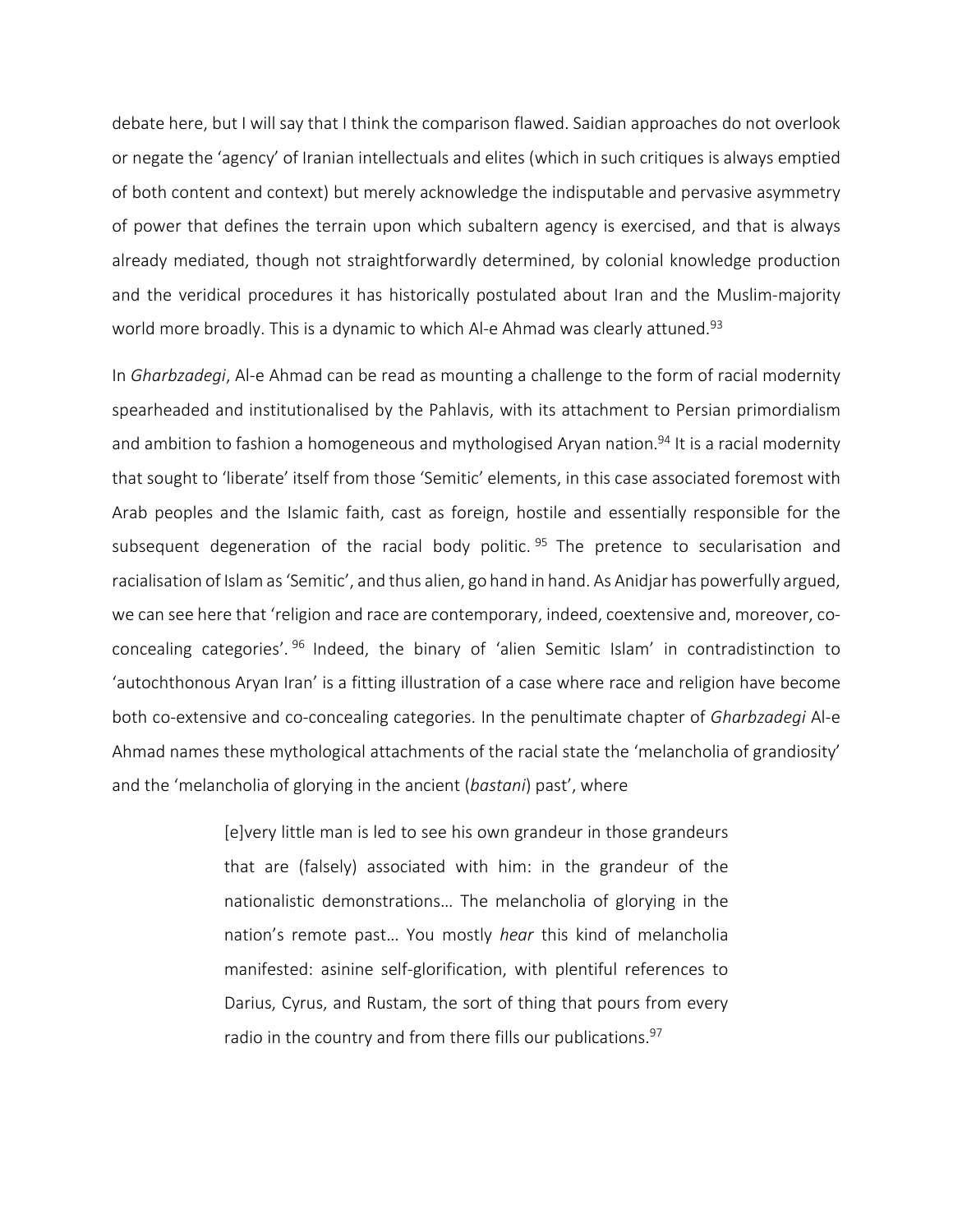When Al-e Ahmad returns time and again to the domination of the 'machine' and its coincidence (though not identity) with colonial capitalism,  $98$  we might think of this critique as one that aims squarely at the reification of social relations and categories that conform to and naturalise historically specific orders of difference within the racial state, <sup>99</sup> and the practices of self-Orientalisation that they overdetermine and engender.  $100$  In other words, the critique of *gharbzadegi* and the 'machine' can be interpreted as a critique as well as an ambivalent and groping metaphor for Iran's own specific iteration of colonial capitalism and the 'racial grammar of colonial common sense' upon which it relies.<sup>101</sup>

During the first half of the twentieth century, colonial power in the guise of the Anglo-Persian Oil Company (APOC) loomed large in Iran, foremost in the southwestern province of Khuzestan and towns such as Masjed Soleiman and Abadan. Above and beyond the neocolonial context in which prospecting rights and oil concessions were negotiated with the enfeebled Qajar monarchy, just as ARAMCO established its own 'Jim Crow' regime in the oil town of Dhahran in Saudi Arabia, 102 APOC founded and governed a system of racial stratification in which recently proletarianised Bakhtiari tribesmen were cast as the lowest of the low.<sup>103</sup> According to Touraj Atabaki, as 'a tripartite city, Abadan was spatially divided according to the social-stratification principles imposed by British colonialism. A highly stratified racial hierarchy existed, which APOC's British employees brought with them from home and from India. The city was divided between Europeans at the top, Indians in the middle and native Persians at the bottom'. <sup>104</sup> This racial regime was part of what L.P. Elwell-Sutton sardonically called in his 1955 monograph APOC's 'civilizing mission'. <sup>105</sup> Al-e Ahmad's *Gharbzadegi* constituted a critical response to this very intersection of colonial capitalism and racial state formation and the global economic order it reflected in microcosm.

#### Democratic criticism and colonial capitalism's eschatology of destruction

It has been remarked that Al-e Ahmad's characterisation of the archetypal *gharbzadeh* man as 'effeminate' smacks of sexism.<sup>106</sup> Al-e Ahmad could be insensitive, slapdash, imprecise, polemical and even sexist in his manner of expression. Part of this is stylistic as well as performative and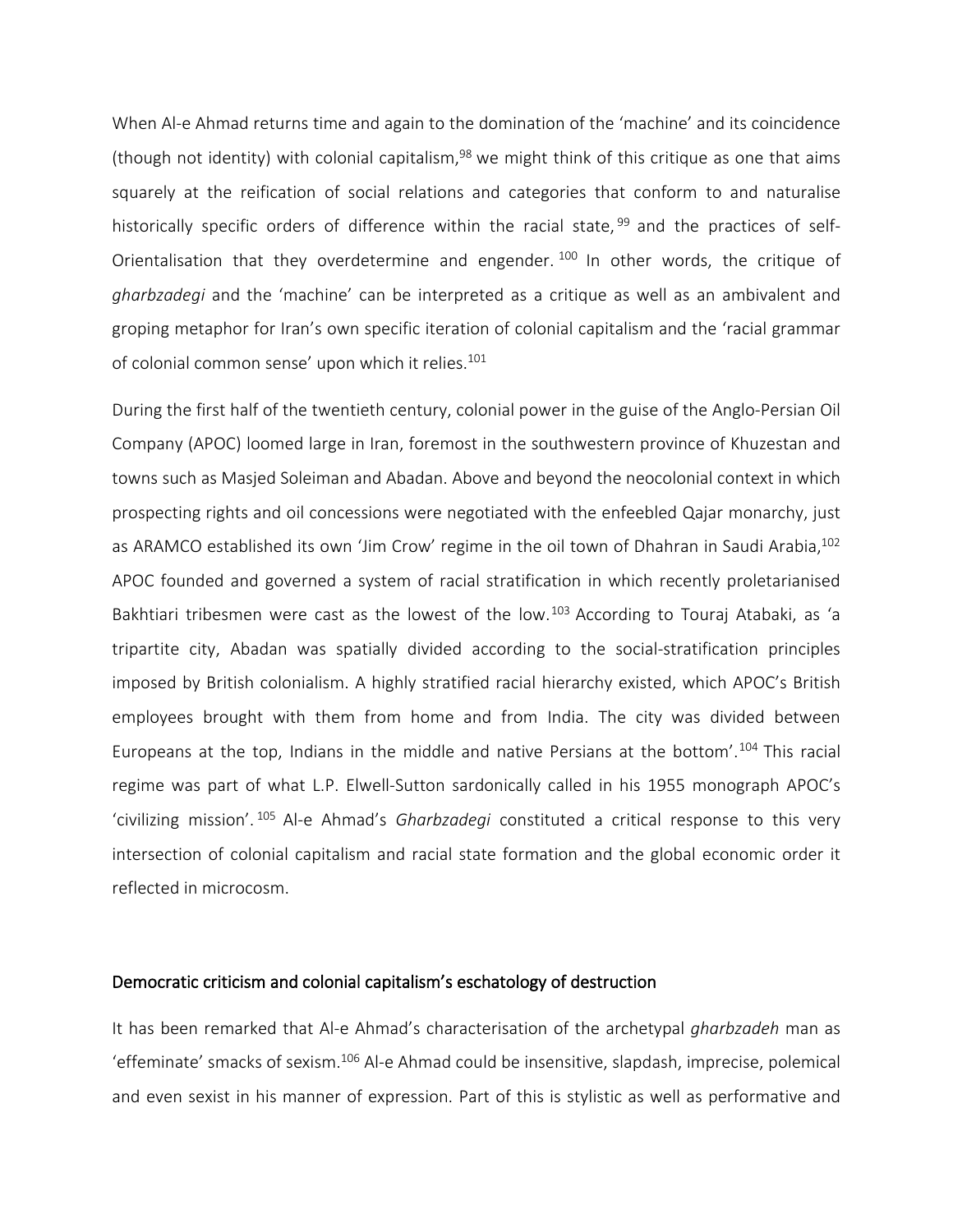emanates from a desire to provoke and jolt the reader. But it is also undeniably a product of his own socialisation and constitution by the very same practices and structures of domination he railed against. Al-e Ahmad was not, however, engaging the question of women's rights on the terrain and terms that his liberal critics have anachronistically ascribed to him. His searing critique of the Shah's so-called 'White Revolution' and its enfranchisement of women was not a critique of women's emancipation *per se* but a rejection of state feminism's instrumentalisation of women's enfranchisement in a bid to cast a dictatorial system as both a civilising force and in the role of 'liberator'. In this regard it was yet another iteration of his critique of the Pahlavi racial state, which time and again had sought to control and define the public appearance, external behaviours and cultural practices of Iranian women, and extinguish all stigma and signs associated with civilisational 'backwardness'. He was also of the opinion that it announced a new phase of women's subordination in the form of wage labour as a result of their incorporation into the Iranian labour market. Al-e Ahmad's issue with the 'White Revolution' was not that it gave Iranian women the vote but that, so long as dictatorship prevailed, it was devoid of any substantive content. Like Reza Shah's enforced prohibition of the veil in the mid-1930s, which sought to assimilate Iranian women to European behaviours, comportments and norms, in the Iran of the 1960s:

> We have contented ourselves with tearing the veil from their faces and opening a number of schools to them. But then what? Nothing. We believe women cannot be judges, cannot serve as witnesses, and as for voting or serving in the Majlis, the whole idea is idiotic, since even men have no such right, really – no one has the right to vote.<sup>107</sup>

This passage was not a facile call for 'regression' and rolling back women's rights but Al-e Ahmad candidly highlighting the hypocrisy of bestowing the 'vote' upon women under conditions of encroaching dictatorship and a repressive police state. Notwithstanding the notable differences between the two Pahlavi shahs, Al-e Ahmad clearly saw Mohammadreza Pahlavi's ersatz tribute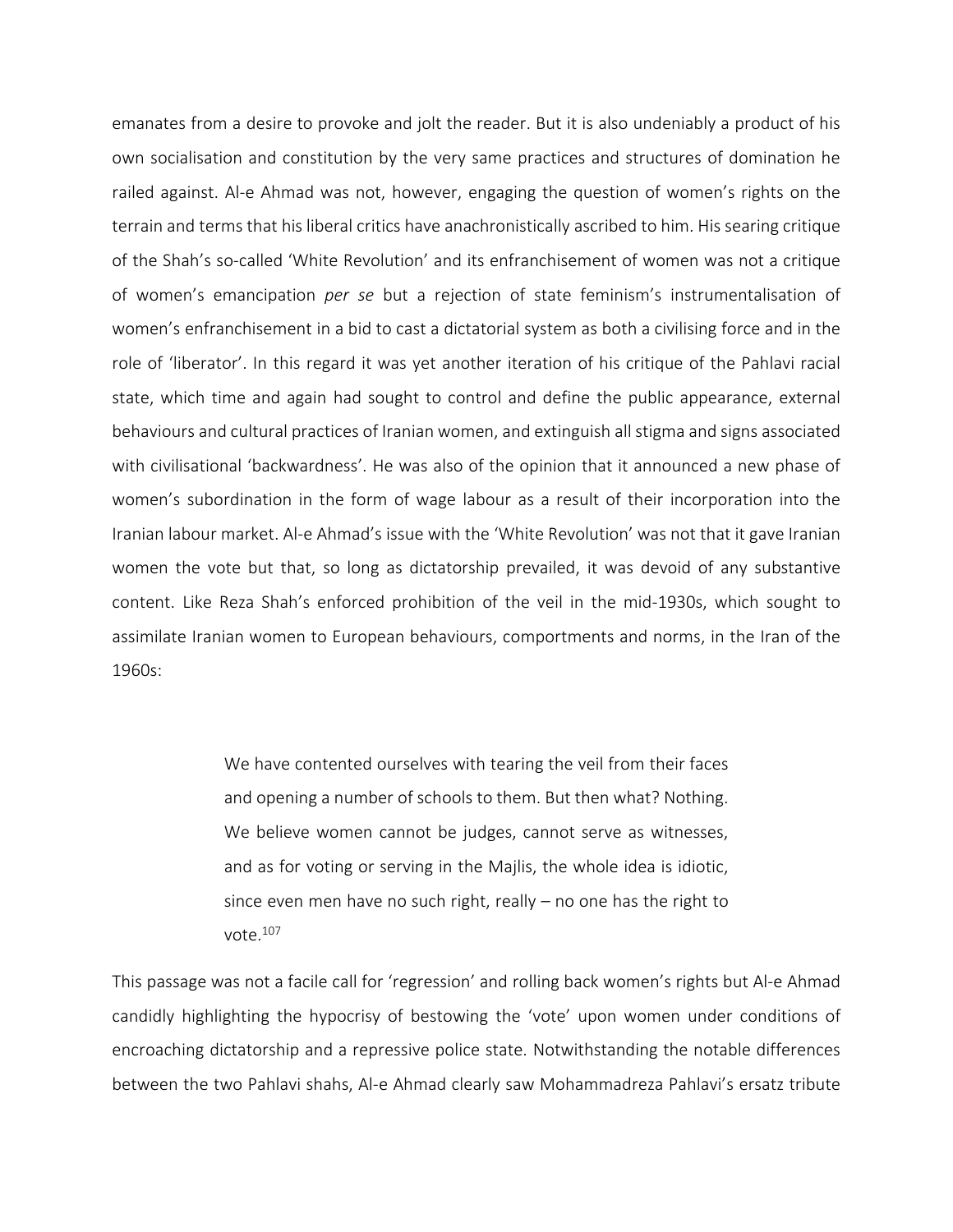to women's rights as of a piece with his father's earlier campaign of sartorial reforms and mandatory unveiling.<sup>108</sup> Despite entailing distinct strategies of governmentality, for Al-e Ahmad they formed part of a continuum. Though not adequately conveyed by the translation, Al-e Ahmad also criticises the male prerogative of divorce as yet another example by means of which women's civil liberties continue to be undermined, if not flouted altogether.<sup>109</sup> Iranian women would eventually acquire certain rights to divorce with the passing of the Family Protection Law in 1967. This is not to say that Al-e Ahmad's views of gender are without issue, but rather to acknowledge that the matter is far more complicated than critics are often prepared to admit.

Democracy is a subject to which Al-e Ahmad returns on several occasions, and yet in discussions of *Gharbzadegi* it is rarely remarked upon. As mentioned above, Al-e Ahmad saw a clear link between *gharbzadegi*, encompassing as it does both Iran's racial state and the global colour line, and Iran's own authoritarian conundrum. Furthermore, he not only does not dismiss several principles crucial to sustaining democratic life but also laments their absence in Iran, which he connects to the *modus operandi* of neo-colonialism and its decisive role in perpetuating authoritarianism in the Third World:

> We know nothing of Western democracy or of its preconditions and implications: freedom of speech, freedom of expression of belief, freedom of access to the media, which here are monopolized by the state, freedom of publication of views contrary to those of the government of the time. None of these exists; yet our governments feign democracy, if only to shut the mouth of this or that foreign power which is due to give them a loan.<sup>110</sup>

Al-e Ahmad insists that state television and radio 'must be for the benefit and at the disposal of the public, through elected councils of writers and intellectuals; they must be run without any material or propagandistic motive'.<sup>111</sup> In his estimation Iranians had been deprived of any chance of democratic self-rule, while its hollow 'imitation', of which he saw the Shah's plebiscite on the 'White Revolution' as an illustrative case, wasitself a symptom of *gharbzadegi*, entangling Iranians ever further in relations of domination and alienation.<sup>112</sup> In fact, in chapter ten of *Gharbzadegi*, Al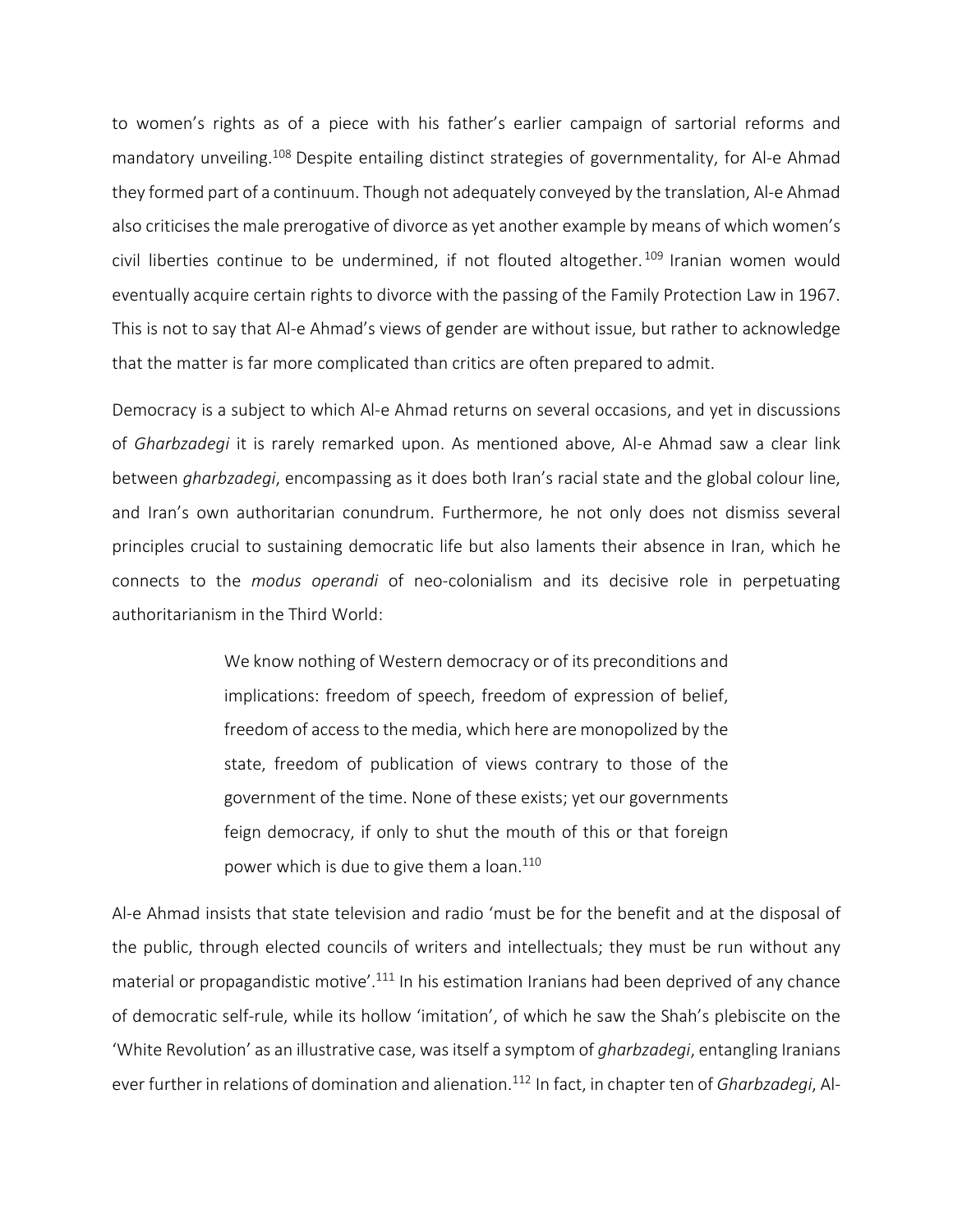e Ahmad stipulates a series of conditions pertaining to when one might finally speak of 'democracy' in Iran. The enumerated list is conventional to say the least and includes reining in the power of landed elites and tribal sheikhs – in other words, patrimonialism and its impact on the democratic process; a free press, free association and party-political competition; and robust constraints on the security apparatus.<sup>113</sup> Though hardly the ultimate horizon of Al-e Ahmad's decolonial vision, these were tantamount to a set of initial demands for the purpose of undoing the racial state's hierarchical structures and apparatuses of control.

Al-e Ahmad was surely pessimistic that Iran and humanity at large would be saved by 'Western democracy'. But, again, his pessimism was not an outgrowth of nativist revanchism or Islamic supremacism<sup>114</sup> but born of a profound understanding of the coloniality of power and the depredations of global capitalism – an understanding that stood in critical conversation with European intellectualswhowere dubious about humanity's capacity to eschewits own destruction in the nuclear age. As mentioned, his chief influences in settling on the metaphor of a 'plague' (*taʿun*) to describe *gharbzadegi* were none other than Camus, Ionesco and Bergman and the colonisation of the life-world it enacts. Thus, apart from speaking to the neo-colonial domination of Iran and the Third World and the 'racialised inferiority' upon which it rests, Al-e Ahmad also sought to voice his objections to the burgeoning culture industry, consumerist society and 'heteronomous' needs, to which many of his fellow middle-class Iranians aspired.<sup>115</sup>

*Gharbzadegi* ends on a pessimistic note, where the onslaught of the 'machine' displaces the awaited 'resurrection' of traditional religion with an eschatology of self-annihilation, the prospect of which is met only with God's silence. This final chapter harbours valences of the absurd, which run through much of Al-e Ahmad's writing. For throughout *Gharbzadegi* there are undeniably moments at which Al-e Ahmad intimates that even if the colonial world mastered the 'machine' and learned to produce and harness its powers, such mastery would only conclude in another modality of domination and ensnarement and all-encompassing technological enframing.<sup>116</sup>

Despite this grim and well-nigh-totalising fate, Al-e Ahmad's critique of colonial capitalism and the permanent war-complex upon which it depends should be seen as recursive and bristling with insights that speak to the potential for resistance, the retrieval of autonomy and the possibilities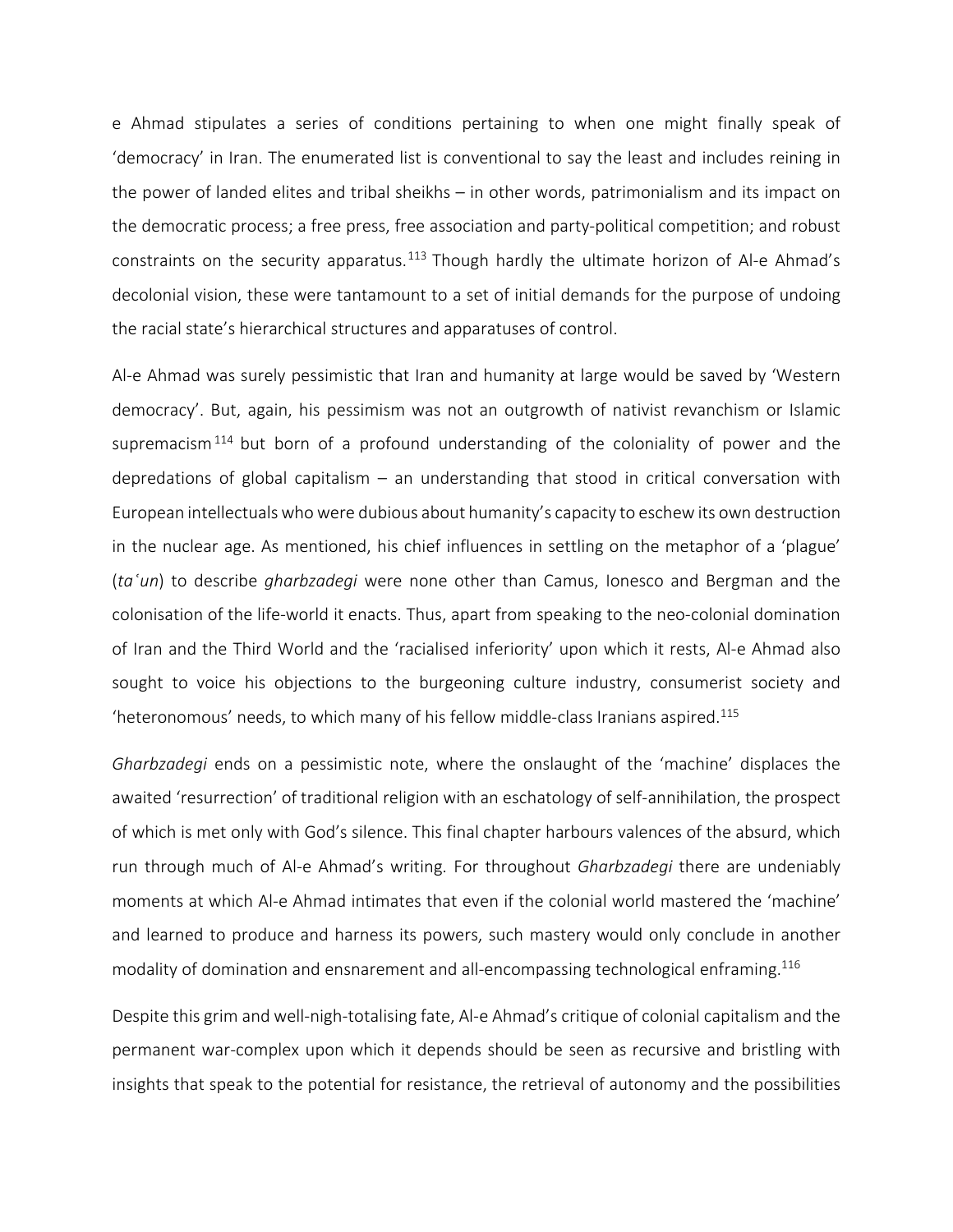for self-determination. Al-e Ahmad's clinging to the emancipatory role of the intellectual and the subversive repercussions of critique in the advancement of the common presented just such an example: 'anytime the individual breakswith theirsolitariness and engagesthe common (*ejtemaʿ*), and this means coming out of one's small corner and one's home, city, language, province and religion, and one sees the world as the encompassing unity of humanity of different peoples, languages, customs, cultures and religions'.<sup>117</sup> In moments such as these we are able to discern the elements of Al-e Ahmad's continued fidelity to a complex and tragic form of planetary humanism, and the possibility for a transcendence of crippling existential anxiety, despite the everpresent violence of the racial state and the continued power of coloniality. For 'it is hard to think freely (*azad andishi*) in the face of the state (*hokumat*) with its colonial and semi-colonial foundations'. 118

#### **Conclusion**

This article has sought to demonstrate that Al-e Ahmad, and specifically his seminal work, *Gharbzadegi*, can be read profitably through the critical approach to race and the manifold logics of racialisation. This is manifest in his critique of 'modernisation theory' and neo-colonial capitalism and the stratification of the global economic order consistent with the global 'colour line'. It also materialises in his forceful critique of Iran's racial state under both Pahlavi monarchs and how the process of modern Iranian state formation had unfolded. For far too long Al-e Ahmad and his theoretical insights have been provincialised and circumscribed under the category of 'nativism', a category that is formed explicitly in relation to colonial and settler-colonial regimes of power. In the words of Mahmood Mamdani, 'Unlike what is commonly thought, native does not designate a condition that is original and authentic. Rather...the native is the creation of the colonial state: colonized, the native is pinned down, localized, thrown out of civilization as an outcast, confined to custom, and then defined as its product'.<sup>119</sup> The category of 'nativism' perpetuates a facile homogenisation of all thinkers and movements who sought to resist and challenge the encroachment of Western colonialism and colonial knowledges, and elides the substantive political and ideological differences that divided their Iranian critics, while assimilating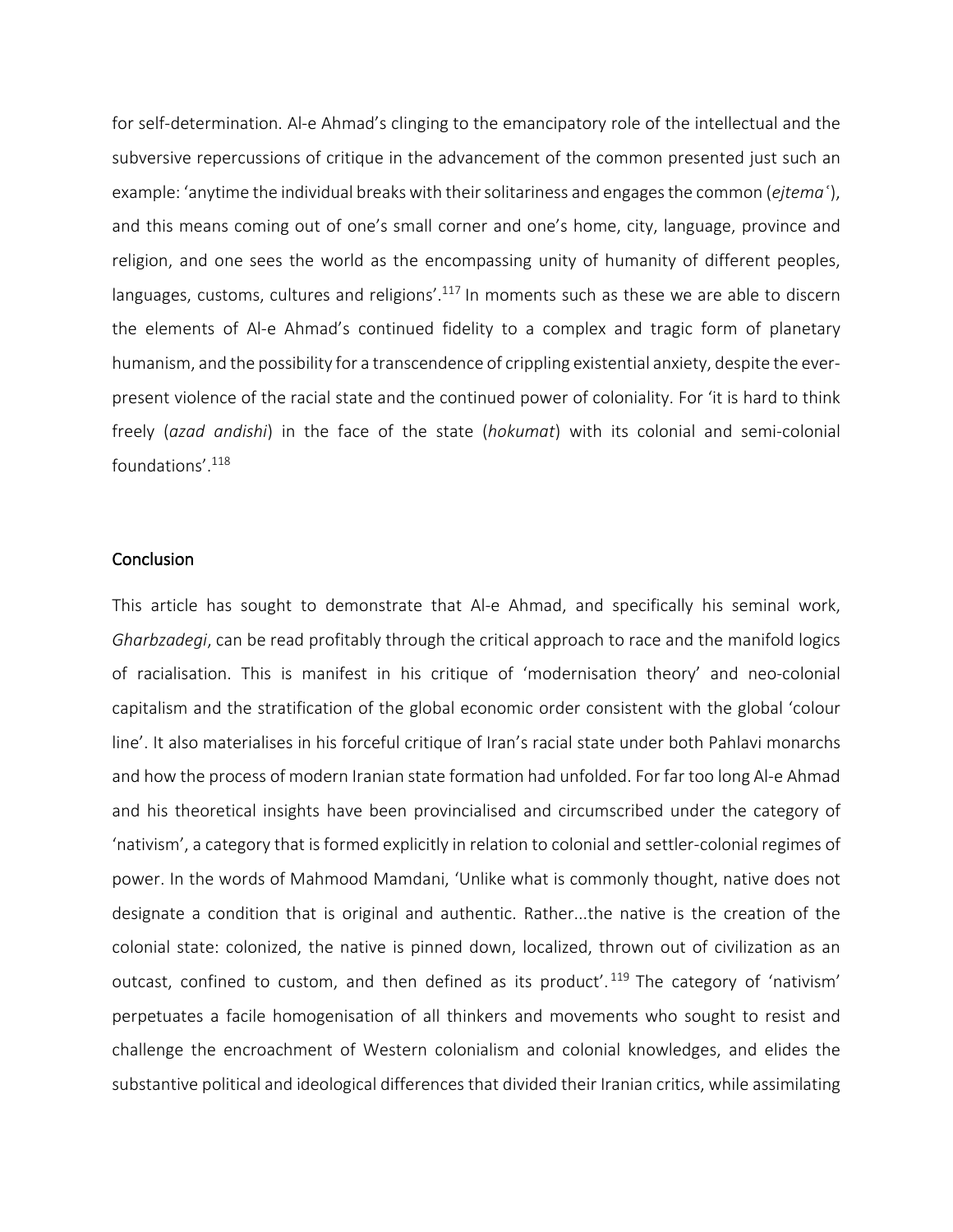them to a static and unchanging 'custom' and 'culture'. This designation is at least partly responsible, I submit, for why Al-e Ahmad has still not been taken up as a major figure and source of inspiration for decolonial theorising.

#### Acknowledgements

The author would like to thank Sanjay Seth, Behrooz Ghamari-Tabrizi, Reza Zia-Ebrahimi and Babak Rahimi for their comments on an earlier draft of this article. The author is also deeply indebted to the two anonymous reviewers, whose insights and recommendations were immensely perspicacious and crucial to improving this piece of research.

#### Notes on Contributor

 Eskandar Sadeghi-Boroujerdi is Lecturer in Comparative Political Theory at Goldsmiths, University of London. He was previously a British Academy Postdoctoral Research Fellow at the University of Oxford, where he also obtained his doctorate. He is the author of *Revolution and its Discontents: Political Thought and Reform in Iran* (Cambridge University Press, 2019), co-editor of the e-zine *Jadaliyya's Iran Page*, and series editor of Radical Histories of the Middle East (Oneworld).

<sup>&</sup>lt;sup>1</sup> In the course of this article I have relied upon R. Campbell's translation of *Gharbzadegi*, and have cross-referenced it with the original, modifying the translation when this seemed appropriate. Jalal Al-e Ahmad, *Occidentosis: A Plague from the West*, trans. R. Campbell, Introduction by Hamid Algar (ed.), Berkeley: Mizan Press, 1984, Loc 1265. *Gharbzadegi* (Qom: Nashr-e khorram, 1385 [2006]), p 94.

<sup>2</sup> Karim Murji and John Solomos (eds), *Racialization: Studies in Theory and Practice*, Oxford: Oxford University Press, 2005, Introduction. George M. Fredrickson, *The Comparative Imagination: On the History of Racism, Nationalism, and Social Movements,* Berkeley University of California Press, 2000, chapter 5.

<sup>3</sup> Janet Afary, *Sexual Politics in Modern Iran*, Cambridge: Cambridge University Press, 2009, Loc 5402.

<sup>4</sup> Haideh Moghissi, *Populism and Feminism in Iran: Women's Struggle in a Male-Defined Revolutionary Movement,* New York: Basingstoke: St Martin's Press; Macmillan Press, 1996, p 83.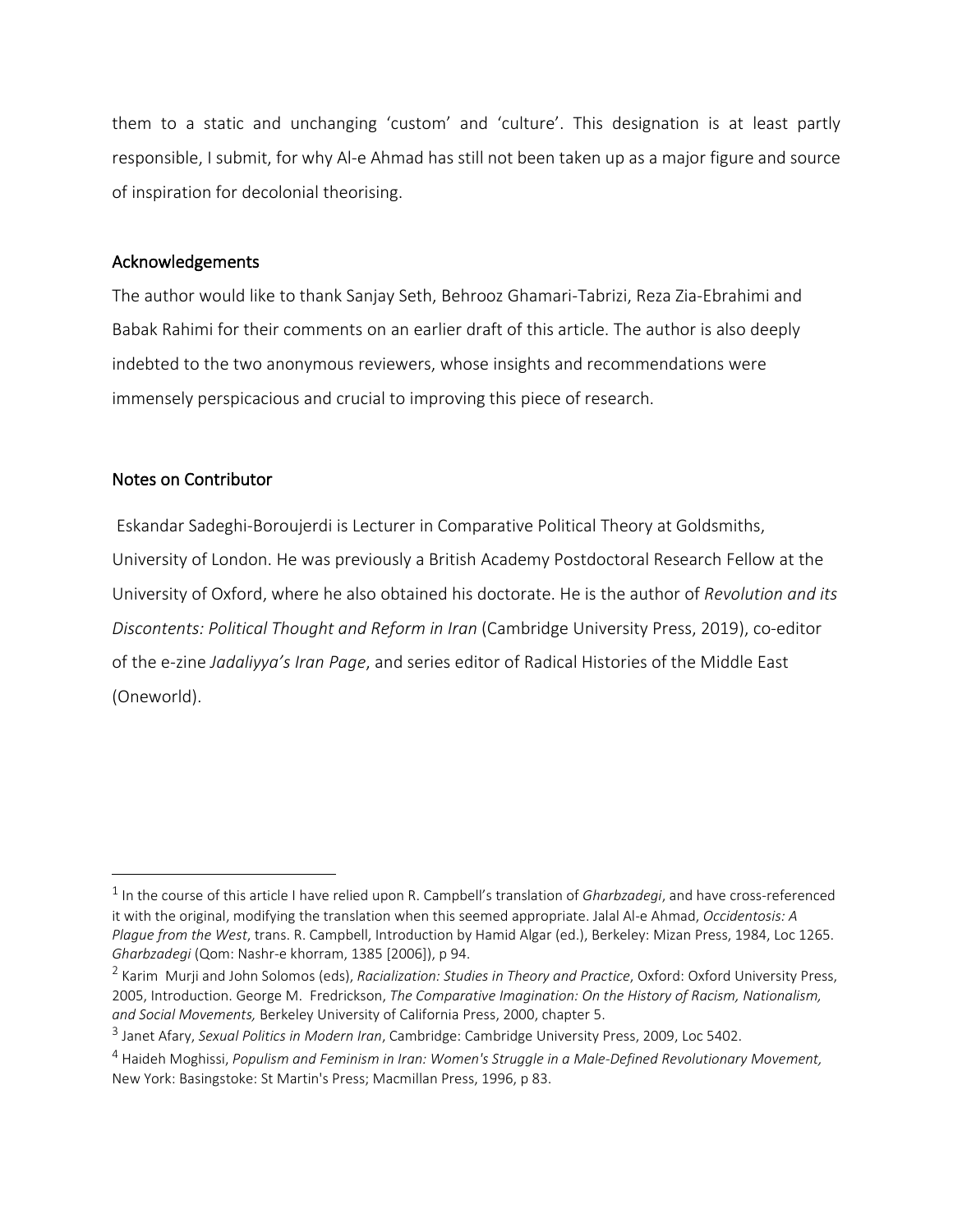<sup>5</sup> This disagreement over Al-e Ahmad's legacy extends to those who knew him first-hand. The writer and translator Dariush Ashuri was among the earliest to critique Al-e Ahmad's role in popularising the discourse of 'cultural authenticity' and what he regarded as its pernicious effects, whereas others, such as the political activist and translator Manuchehr Hezarkhani, have forcefully rejected this interpretation. Dariush Ashuri, *Ma va moderniyat* Tehran: Serat, 1377 [1998], pp 133–4. Manouchehr Hezarkhani, *Harvard University Iranian Oral History Project*, interview by Zia Sedghi, 1 June 1984, pp 18–19.

<sup>6</sup> In his own compelling analysis of Al-e Ahmad's oeuvre, Ali Mirsepassi, for example, claims 'Al-e Ahmad's return to Islam was a quest to realize a national modernity in Iran'. Ali Mirsepassi, *Intellectual Discourse and the Politics of Modernization: Negotiating Modernity in Iran,* Cambridge and New York: Cambridge University Press, 2000, Loc 1534. Arash Davari insightfully critiques a similar historiographical tendency vis-à-vis the reception and interpretation of Ali Shariʿati since 1979. Arash Davari, 'A Return to Which Self? ʿAli Shariʿati and Frantz Fanon on the Political Ethics of Insurrectionary Violence', *Comparative Studies of South Asia, Africa and the Middle East* 34 (1), 2014, p 87.

7 In this article I will not translate *gharbzadegi* or its cognates, in order to retain something of the term's polyvalence in Persian, which none of the English translations manages to properly convey. *Gharbzadegi* will signify Al-e Ahmad's 1962 essay, and *gharbzadegi* will denote the phenomenon and uneven process Al-e Ahmad attempts to describe and analyse in this essay and other writings.

8 I will not rehearse the history of *Gharbzadegi*'s publication here because there is already plenty of literature on the subject. As is well known, the term was originally coined by the 'oral philosopher' Ahmad Fardid, whose scattered writings and pronouncements Ali Mirsepassi has analysed in his important and exhaustive monograph. Ali Mirsepassi, *Transnationalism in Iranian Political Thought: The Life and Times of Ahmad Fardid,* New York and London: Cambridge University Press, 2017. I have, however, long been of the opinion and concur with Afshin Matinasgari that the influence of Heidegger on Al-e Ahmad should not be exaggerated. Afshin Matin-asgari, *Both Eastern and Western: An Intellectual History of Iranian Modernity,* Cambridge and New York: Cambridge University Press, 2018, p 175.

 Contrary to Matin-asgari's assertion that there is no evidence that Al-e Ahmad read Heidegger, Al-e Ahmad does quote a translation of Heidegger in *On the Service and Treason of the Intellectuals*. How seriously he read Heidegger is a speculative enterprise that I will not pursue here, but on the basis of this one page-length quotation his hold on Heidegger's thought appears to be quite tenuous. It is also worth bearing in mind that even this would have been mediated by French translations and Heidegger's reception by French phenomenologists such as Jean-Paul Sartre, Simone de Beauvoir and Maurice Merleau-Ponty, as well as Fardid's own idiosyncratic interpretation. In fact, Al-e Ahmad cites the journals *Les Temps modernes* and *Arguments* directly. The former was, of course, founded by Sartre and de Beauvoir in 1945, while the latter was co-founded by Roland Barthes in 1956, and largely comprised intellectuals who had recently broken with the French Communist Party (PCF). This does not provide anything like a 'smoking gun' for the German philosopher's overweening influence upon Al-e Ahmad, since for this single quotation of Heidegger there are myriad references to other intellectuals whose politics and philosophical orientations were, in many respects, irreconcilable with those of Heidegger. These include G.W.F. Hegel, Marx, Sartre, Camus, Gide, Fanon and Césaire, to name but a few. Jalal Al-e Ahmad, *Dar khedmat va khiyanat-e rowshanfekran* Vol. 1, Tehran: Entesharat-e kharazmi, 1357 [1979], pp 35-36.

<sup>9</sup> Hamid Algar's introduction to the English translation of *Gharbzadegi* also clearly falls into this category.

<sup>10</sup> Hannah Arendt, *The Origins of Totalitarianism*, London and New York: Penguin 2017 [1951], Chapter 6. David Theo Goldberg, *The Racial State,* Oxford: Blackwell Publishers 2002, pp 5–7.

<sup>11</sup> Zachary Lockman, *Contending Visions of the Middle East: The History and Politics of Orientalism*, 2nd edn, Cambridge and New York: Cambridge University Press, 2010, pp 136–40.

<sup>12</sup> Charles W. Mills, *The Racial Contract,* Ithaca: Cornell University Press, 1997, Introduction. Adom Getachew, *Worldmaking After Empire: The Rise and Fall of Self-Determination*, Princeton and Oxford Princeton University Press 2019, chapter 1.

<sup>13</sup> Brad Hanson mentions this point of comparison with 'dependency theory' in an early article, but it remains largely undertheorised. Brad Hanson, 'The "Westoxication" of Iran: Depictions and Reactions of Behrangi, Al-e Ahmad, and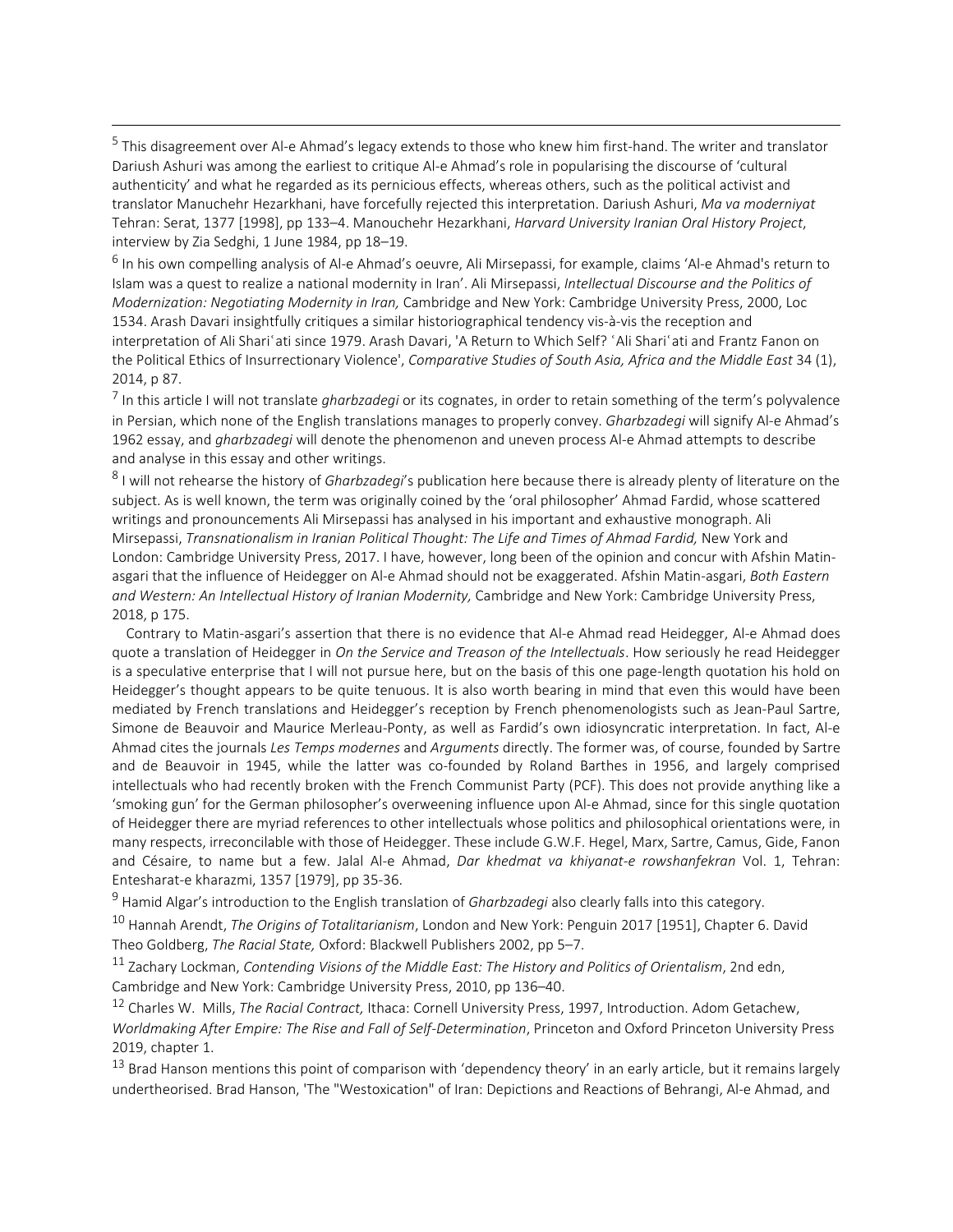Shariati', *International Journal of Middle East Studies* 15(1), 1983, p 13. Vijay Prashad also briefly covered this aspect of Al-e Ahmad's thought in his history of the Third World, though his analysis remains rather broad and does not capture those aspects that were original to Al-e Ahmad. Vijay Prashad, *The Darker Nations: A People's History of the Third World*, Kindle edn, New York and London: The New Press, 2007, p 80.

<sup>14</sup> Lockman, *Contending Visions of the Middle East*, p 158.

<sup>15</sup> Al-e Ahmad, *Occidentosis*, Loc 397; Al-e Ahmad, *Gharbzadegi*, p 14.

<sup>16</sup> See Cody Stephens, 'The Accidental Marxist: Andre Gunder Frank and the "Neo-Marxist" Theory of Underdevelopment, 1958–1967', *Modern Intellectual History* 15(2), 2018.

<sup>17</sup> Lockman, *Contending Visions of the Middle East*, p 136.

<sup>18</sup> Andre Gunder Frank, 'The Development of Underdevelopment', *Monthly Review*, September 1966.

<sup>19</sup> Ramin Nassehi has argued that American-trained Iranian technocrats who had enthusiastically adopted 'modernisation theory' in the mid- to late 1950s would in the aftermath of an economic downturn and around the same time that Al-e Ahmad published *Gharbzadegi* begin to expound elements of the Prebisch-Singer hypothesis, and advocate for Import Substitution Industrialisation, while continuing to combine it with some of the core features of modernisation theory. Ramin Nassehi, 'Domesticating Cold War Economic Ideas: The Rise of Iranian Developmentalism in the 1950s and 1960s', in *The Age of Aryamehr: Late Pahlavi Iran and its Global Entanglements*, Roham Alvandi (ed.), London Gingko, 2018, pp 52–3. For a critical appraisal of the Pahlavi import substitution strategy and its shortcomings, see Homa Katouzian, *The Political Economy of Modern Iran: Despotism and Pseudomodernism, 1926*–*1979,* London: Macmillan, 1981, pp 237, 278.

<sup>20</sup> While *On the Service and Treason of the Intellectuals* was published posthumously, all the articles had been written either in draft form, while some were published prior to Al-e Ahmad's death in 1969. Al-e Ahmad wrote the first plan for the book in December–January 1963–64 (Dey 1342), and the first draft was completed and distributed between 'friends and acquaintances' in the autumn of 1964 (1343). Furthermore, two chapters included in the book were published in 1966 (1345) in the journal *Jahan-e now*. Jalal Al-e Ahmad, *Dar khedmat va khiyanat-e rowshanfekran* Vol. 2, Tehran: Entesharat-e kharazmi, 1357 [1979], pp 16, 28.

<sup>21</sup> Hitherto, it was not known with any certainty who exactly translated which parts of Fanon's *The Wretched of the Earth*, since it has often been mistakenly attributed to Ali Shariʿati. In two interviews Abolhasan Banisadr has confirmed to the author that it was in fact he who was the first to translate *The Wretched of the Earth*. He had previously not heard of Fanon and translated the book on Shari'ati's recommendation during the relatively short time they overlapped in Paris. Abolhasan Banisadr, interview by Eskandar Sadeghi-Boroujerdi, 25 July 2020. I analyse this history at length in Eskandar Sadeghi-Boroujerdi, 'Some of the Pioneers of the Return to Self in the Third World', in *Spirit and Defiance: Ali Shariati in Translation,* Arash Davari, Siavash Saffari, and Maryam Rabiee (eds), (forthcoming).

<sup>22</sup> Frantz Fanon, *The Wretched of the Earth*, New York: Grove Press, 2004, chapter 3.

<sup>23</sup> See W.W. Rostow, *The Stages of Economic Growth: A Non-Communist Manifesto*, 3rd edn, Cambridge and New York: Cambridge University Press, 1990 [1960].

<sup>24</sup> Lockman, *Contending Visions of the Middle East*, p 137.

<sup>25</sup> Al-e Ahmad, *Occidentosis*, Loc 391; Al-e Ahmad, *Gharbzadegi*, pp 13–14.

<sup>26</sup> Al-e Ahmad, *Occidentosis*, Loc 409; Al-e Ahmad, *Gharbzadegi*, p 15.

<sup>27</sup> Al-e Ahmad, *Dar khedmat va khiyanat-e rowshanfekran* Vol. 1, p 48.

<sup>28</sup> On Khalil Maleki and Al-e Ahmad's secession from the Tudeh Party, see Homa Katouzian, *Khalil Maleki: The Human Face of Iranian Socialism, Radical Histories of the Middle East*, London: Oneworld Academic, 2018, chapter 2. Sepehr Zabih, *The Communist Movement in Iran*, Berkeley and Los Angeles: University of California Press, 1966, pp 128–35.

<sup>29</sup> Al-e Ahmad, *Dar khedmat va khiyanat-e rowshanfekran,* Vol. 2, p 215.

<sup>30</sup> Ervand Abrahamian, *Iran Between Two Revolutions*, Princeton, New Jersey: Princeton University Press, 1982, p 334.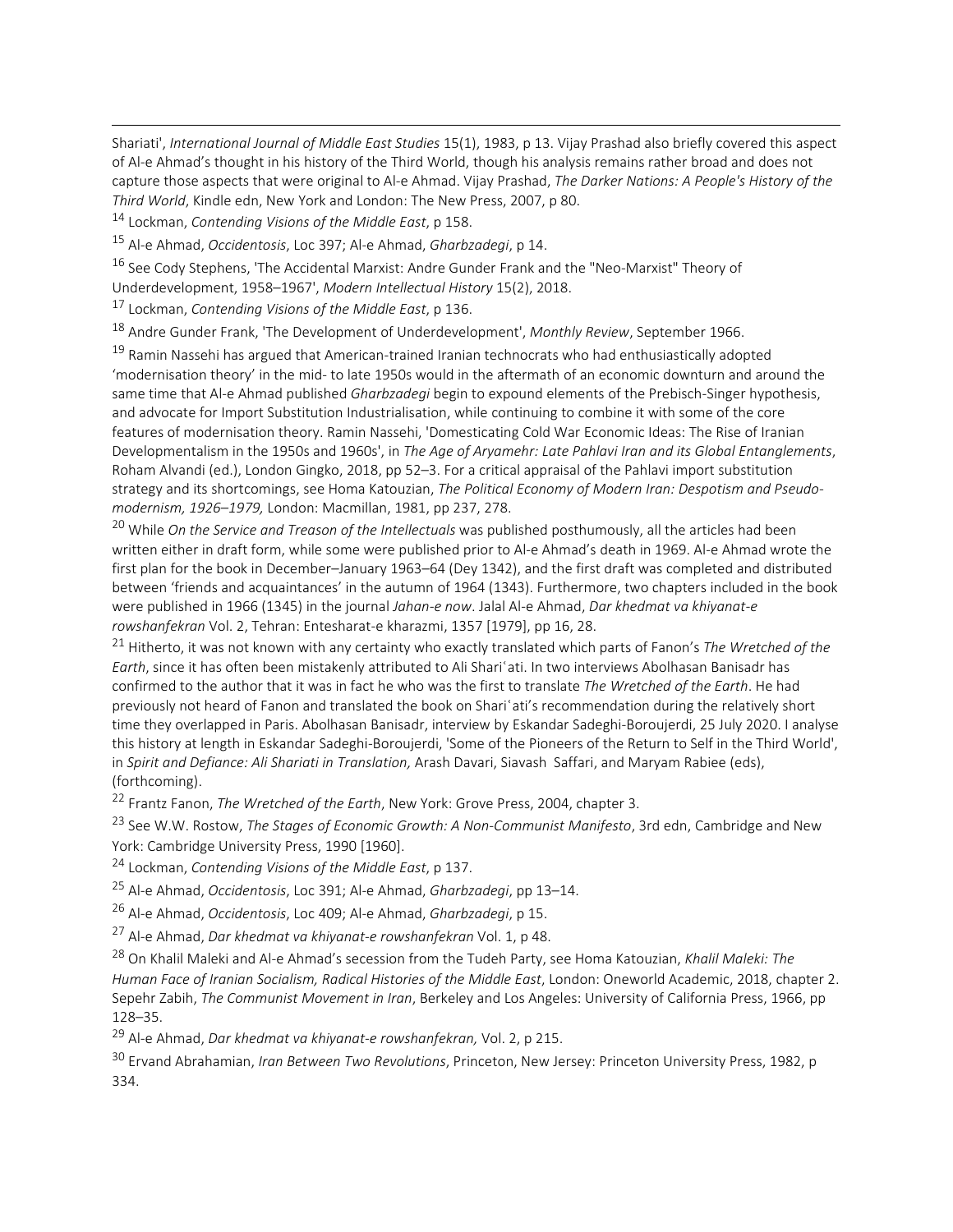Abrahamian, *Iran Between Two Revolutions*, p 322.

Homa Katouzian, *Musaddiq and the Struggle for Power in Iran*, London and New York: I.B. Tauris, 1990, p 103.

33 Khalil Maleki, 'Niru-ye sevvom dar moqabel-e do paigah-e ejtemaʿi-ye emperialism (30 March–26 April 1953)', in *Majmuʿeh-ye maqalat-e Khalil Maleki*, Reza Azari Shahrezai (ed.), Tehran: Nashr-e akhtaran, 1396 [2017], p 2414.

Robert Wells, 'Jalal Ale Ahmad: Writer and Political Activist', University of Edinburgh, 1982, p 30.

<sup>35</sup> This point is also made by Golnar Nikpour in a perspicacious article analysing Al-e Ahmad's hajj travelogue in conjunction with that of Malcolm X. Golnar Nikpour, 'Revolutionary Journeys, Revolutionary Practice: The Hajj Writings of Jalal Al-e Ahmad and Malcolm X', *Comparative Studies of South Asia, Africa and the Middle East* 34(1), 2014, p 69. See also Hamid Dabashi's groundbreaking analysis of Al-e Ahmad's life and work in Hamid Dabashi, *Theology of Discontent: The Ideological Foundation of the Islamic Revolution in Iran*, New Brunswick, NJ: Transaction Publishers, 2006, chapter 1.

Al-e Ahmad, *Gharbzadegi*, p 16.

'Varshekastegi-ye matbuʿat', *ʿElm va zendegi*, Farvardin 1338, March–April 1959.

Al-e Ahmad, *Dar khedmat va khiyanat-e rowshanfekran*, Vol. 2, p 215.

 Two exceptions in this regard are Wells, 'Jalal Ale Ahmad: Writer and Political Activist', p 7, and Matin-asgari, *Both Eastern and Western*, chapter 5.

Al-e Ahmad, *Dar khedmat va khiyanat-e rowshanfekran*, Vol. 2, p 214.

David Theo Goldberg, *Racist Culture: Philosophy and the Politics of Meaning*, Oxford: Blackwell, 1993, p 3.

<sup>42</sup> This is clear when, for example, he uses the 'East' as a metonym, also encompassing countries such as China and India. Al-e Ahmad, *Occidentosis*, Loc 1011.

Al-e Ahmad, *Occidentosis*, Loc 502.

 Sohail Daulatzai, *Black Star, Crescent Moon: The Muslim International and Black Freedom beyond America*, Minneapolis University of Minnesota Press, 2012, chapter 1. Cemil Aydin, *The Idea of the Muslim World: A Global Intellectual History*, Cambridge, Mass and London: Harvard University Press, 2017, chapter 6.

Aydin, *The Idea of the Muslim World,* p 57.

Daulatzai, *Black Star, Crescent Moon*, p 6. Mills, *The Racial Contract*, Loc 122.

 Stuart Hall, *Essential Essays: Foundations of Cultural Studies,* Vol. 1, Durham and London Duke University Press, 2019, Loc 4039.

Al-e Ahmad, *Occidentosis*, Loc 391; Al-e Ahmad, *Gharbzadegi*, p 14.

Algar notes the parallels with Said's *Orientalism* in his introduction to the English translation of *Gharbzadegi*.

Al-e Ahmad, *Occidentosis*, Loc 618, 694.

 Karl Marx, *Capital: A Critique of Political Economy*, Vol. I, trans. Ben Fowkes, Kindle edn, London and New York: Penguin Books, 1976, Loc 13081.

Al-e Ahmad, *Occidentosis*, Loc 467; Al-e Ahmad, *Gharbzadegi*, pp 21–2.

Edward W. Said, *Orientalism*, New York: Vintage, 1979, p 1.

 Said, *Orientalism*, p 3. Inspired by Foucault, Timothy Mitchell powerfully addresses the new forms of productive power that emerged with the reorganisation of the Egyptian state in its relation to colonial encroachment. Timothy Mitchell, *Colonising Egypt*, Berkeley and Los Angeles: University of California Press, 1991, Loc 5.

Al-e Ahmad, *Occidentosis*, Loc 1620–1630; *Gharbzadegi*, pp 125–6.

*Occidentosis*, Loc 1643 [my italics]; *Gharbzadegi*, p 127.

Al-e Ahmad, *Dar khedmat va khiyanat-e rowshanfekran,* Vol. 1, p 45.

Al-e Ahmad, *Dar khedmat va khiyanat-e rowshanfekran* , Vol. 1, p 48.

Al-e Ahmad, *Dar khedmat va khiyanat-e rowshanfekran,* Vol. 1, p 47.

Al-e Ahmad, *Dar khedmat va khiyanat-e rowshanfekran*, Vol. 2, p 25.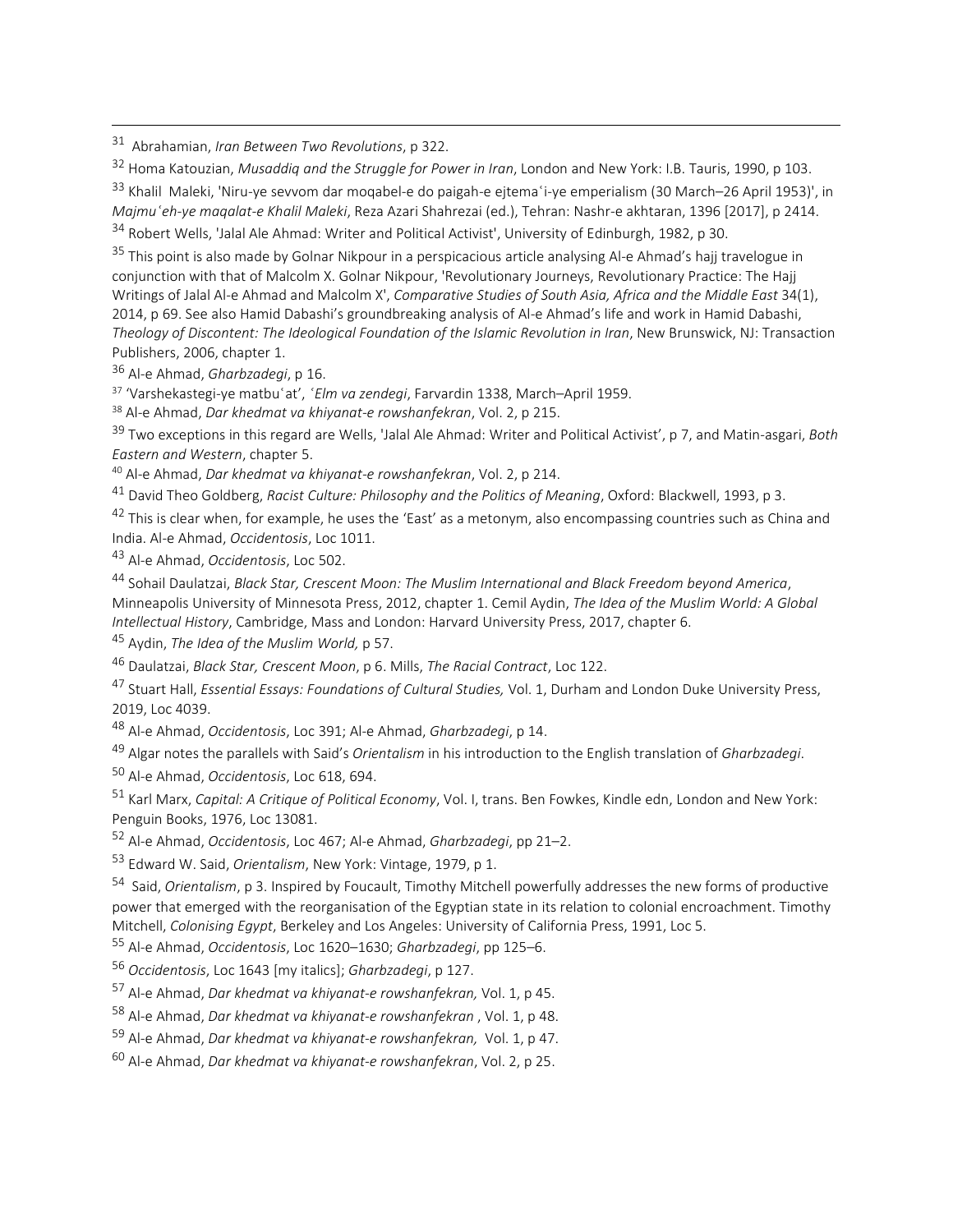<sup>61</sup> Frantz Fanon, *Black Skin, White Masks*, trans. Charles Lam Markmann, Introduction, Paul Gilroy (ed.), London and New York: Pluto Press, 2017.

<sup>62</sup> Fanon, *Black Skin, White Masks*, Loc 634. Frantz Fanon, 'Racism and Culture', in *Toward the African Revolution*, New York: Grove Press, 1967, p 38.

<sup>63</sup> Alioune Diop, Frantz Fanon, Aimé Césaire et al., *Nezhad parasti va farhan,* trans. Manuchehr Hezarkhani, 2nd printing edn, Tehran: Ketab-e zaman, 1348 [1969]).

 $64$  Manuchehr Hezarkhani was a prolific intellectual and translator of radical theory and literature during these years and translated a series of articles by Antonio Gramsci for the literary journal *Arash* during 1968–69. For more information on the impact of these translations on the Iranian intellectual scene, especially the thought of Mostafa Shoʿaiyan, see Peyman Vahabzadeh, *A Rebel's Journey: Mostafa Sho'aiyan and Revolutionary Theory in Iran*, Radical Histories of the Middle East, Loc 1733.

<sup>65</sup> Mahmood Mamdani, *Good Muslim, Bad Muslim: America, the Cold War, and the Roots of Terror*, New York: Pantheon Books, 2004, p 20.

<sup>66</sup> Diop et al., *Nezhad parasti va farhang* , pp 7–8.

<sup>67</sup> Ann Laura Stoler, *Duress: Imperial Durabilities in Our Times*, Durham and London Duke University Press, 2016, Loc 6240.

<sup>68</sup> Stoler, *Duress*, Loc 6171.

<sup>69</sup> Aimé Césaire, 'Culture and Colonization', *Social Text* 28(2), 2010, p 140.

 $^{70}$  In a rare interview Hezarkhani confirmed to the author that he regularly corresponded with Al-e Ahmad on these issues. Manouchehr Hezarkhani, interview by Eskandar Sadeghi-Boroujerdi, 21 August 2020.

 $71$  Césaire, 'Culture and Colonization', p 135

<sup>72</sup> Al-e Ahmad, *Dar khedmat va khiyanat-e rowshanfekran,* Vol. 1, p 47.

<sup>73</sup> Al-e Ahmad, *Dar khedmat va khiyanat-e rowshanfekran,V*vol. 1, p 47.

<sup>74</sup> In recent years these issues have been powerfully examined by Ariella Aïsha Azoulay, *Potential History:*

*Unlearning Imperialism*, London and New York: Verso, 2019, chapter 1.

<sup>75</sup> Jalal Al-e Ahmad, *Safar-e amrika,* Tehran Nashr-e atiyeh, 1380 [2000]), pp 322–3.

<sup>76</sup> Al-e Ahmad, *Occidentosis*, Loc 2161.

<sup>77</sup> Al-e Ahmad, *Safar-e amrika*, p 323.

<sup>78</sup> See Eskandar Sadeghi-Boroujerdi and Yaacov Yadgar, 'Jalal's Angels of Deliverance and Destruction: Genealogies of Theo-politics, Sovereignty and Coloniality in Iran and Israel', *Modern Intellectual History*, August 2019.

<sup>79</sup> Al-e Ahmad, Safar-e amrika, p 321.

<sup>80</sup> *Dar khedmat va khiyanat-e rowshanfekran,* Vol. 1, p 28.

<sup>81</sup> Goldberg, *The Racial State,* p 4. Louis Althusser, *On the Reproduction of Capitalism: Ideology and Ideological State Apparatuses*, trans. G.M. Goshgarian, Kindle edn, London and New York: Verso, 2014, appendix 2.

<sup>82</sup> Al-e Ahmad, *Occidentosis*, Loc 989; Al-e Ahmad, *Gharbzadeg*, pp 69–70.

83 Al-e Ahmad demonstrates a firm grasp of this central role of the military in Iranian state formation in volume two of *On the Service and Treason of the Intellectuals*. *Dar khedmat va khiyanat-e rowshanfekran,* Vol. 2, p 15. Stephanie Cronin, *The Army and the Creation of the Pahlavi State in Iran, 1910*–*1926*, London and New York: I.B. Tauris Academic Studies, 1997, chapter 3.

84 Ayatollah Khomeini described Reza Shah's violent reorganisation of the modern Iranian state in just these terms in the early 1940s. Eskandar Sadeghi-Boroujerdi, *Revolution and its Discontents: Reform and Political Thought in Iran*, The Global Middle East, Cambridge and New York: Cambridge University Press, 2019, p 85.

<sup>85</sup> Reza Baraheni, *The Crowned Cannibals: Writings on Repression in Iran*, with an Introduction by E.L. Doctorow, New York: Vintage Books, 1977, p 111.

<sup>86</sup> Baraheni, *The Crowned Cannibals,* p 112.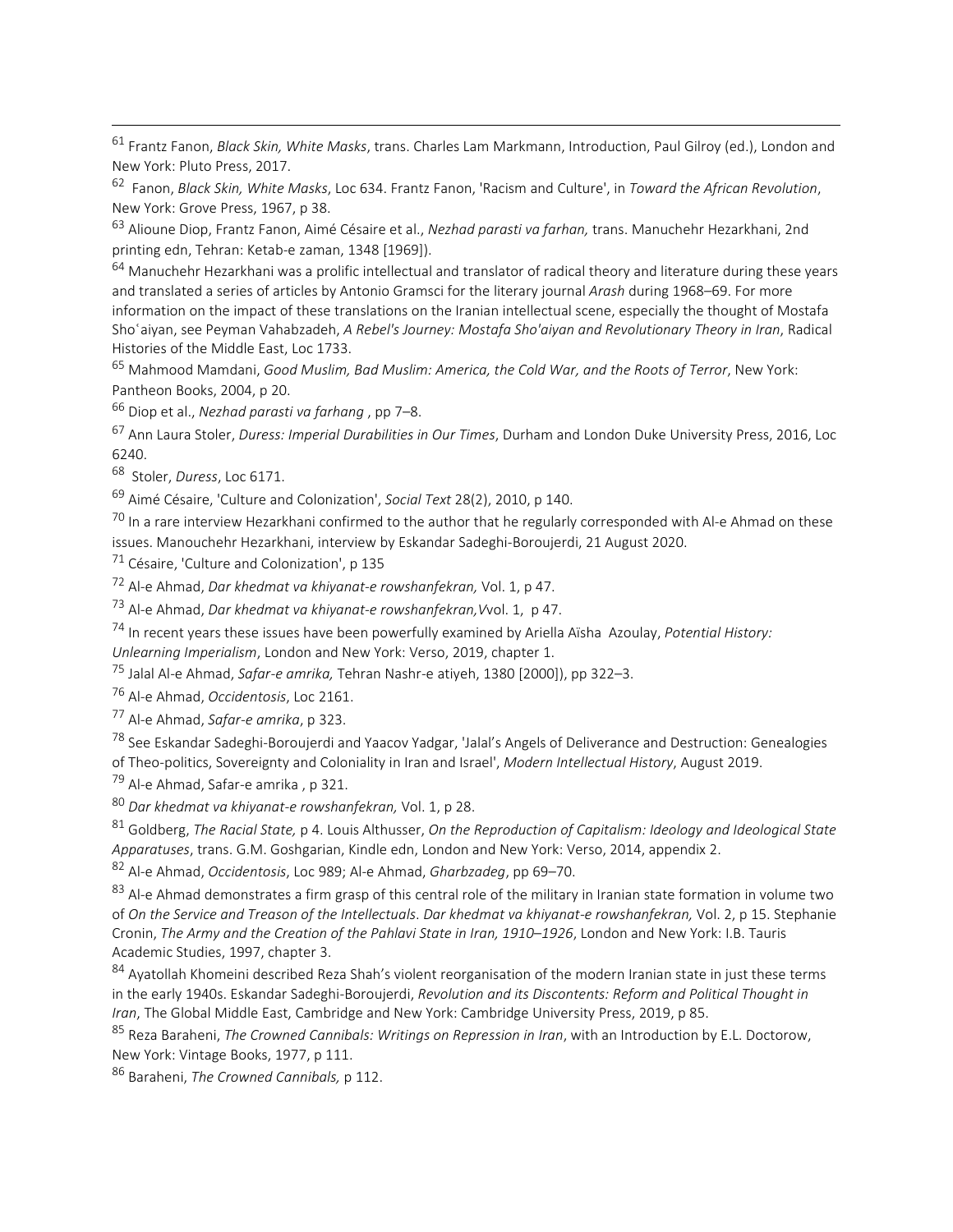87 Fanon, 'Racism and Culture', p 32.

<sup>88</sup> Al-e Ahmad, *Dar khedmat va khiyanat-e rowshanfekran*, Vol. 2, p 207.

89 Al-e Ahmad repeatedly highlights the multilingual character of Iran and upbraids the regime of Reza Shah for its efforts to brutally impose homogeneity on the country. Al-e Ahmad, *Dar khedmat va khiyanat-e rowshanfekran* Vol. 2, pp 103–5. Al-e Ahmad, *Gharbzadegi*, p 69. Stephanie Cronin, *Soldiers, Shahs and Subalterns in Iran: Opposition, Protest and Revolt, 1921*–*1941*, Basingstoke and New York: Palgrave Macmillan, 2010, chapters 2 and 3. 'Re-Interpreting Modern Iran: Tribe and State in the Twentieth Century', *Iranian Studies* 42(3), 200). This issue is further complicated by the manner in which British colonialism often sought to manipulate and/or profit from ethnic and tribal strife in central and southwestern Iran, as well as from tensions with the Tehran government.

<sup>90</sup> Mostafa Vaziri, *Iran as Imagined Nation: The Construction of National Identity*, 2nd edn, Piscataway, NJ: Gorgias Press, 2013, chapters 2 and 3. Reza Zia-Ebrahimi, 'Self-orientalization and Dislocation: The Uses and Abuses of the "Aryan" Discourse in Iran', *Iranian Studies* 44(4), 2011.

<sup>91</sup> Vaziri, *Iran as Imagined Nation*, p 56.

92 Al-e Ahmad mentions Gobineau, who served as a French diplomat in Iran between 1855 and 1858, by name. Al-e Ahmad, *Occidentosis*, Loc 1663.

93 Vasant Kaiwar, 'The Aryan Model of History and the Oriental Renaissance: The Politics of Identity in an Age of Revolutions, Colonialism, and Nationalism', in *Antinomies of Modernity: Essays on Race, Orient, Nation*, Vasant Kaiwar and Sucheta Mazumdar (eds), Durham and London: Duke University Press, 2003. Gil Anidjar, *Semites: Race, Religion, Literature*, Stanford, California: Stanford University Press, 2008, chapter 1. Afshin Marashi, *Exile and the Nation: The Parsi Community of India and the Making of Modern Iran*, Austin University of Texas Press 2020, Loc 164. Al-e Ahmad, *Dar khedmat va khiyanat-e rowshanfekran,* Vol. 1, p 47.

<sup>94</sup> For more on 'the nationalist memory-narrative of invasions and revivals', see Reza Zia-Ebrahimi, 'Better a Warm Hug than a Cold Bath: Nationalist Memory and the Failures of Iranian Historiography', *Iranian Studies* 49, 2016.

95 A large swathe of Reza Zia-Ebrahimi's monograph focuses on the reverse of this process – namely, how late-Qajar era intellectuals such as Fath 'Ali Akhundzadeh and Mirza Aqa Khan Kermani sought to reconceive the Iranian nation's origins and imaginative geography and thereby purge it of all 'Semitic' and unwanted foreign influences. *The Emergence of Iranian Nationalism: Race and the Politics of Dislocation*, New York: Columbia University Press, 2016, chapters 2 and 4. Al-e Ahmad's own rather critical review of Abdolhossein Zarrinkub's *Do qarn-e sokut* provides yet more evidence of his deep-seated scepticism about the primordialist 'nationalist memory narrative'. Jalal Al-e Ahmad, 'Dar bareh-ye "do qarn-e sokut"', *ʿElm va zendegi* 1(2), Bahman 1330 [January-February 1952]). <sup>96</sup> Anidjar, *Semite*s, p 28.

<sup>97</sup> Al-e Ahmad, *Occidentosis*, Loc 2260; Al-e Ahmad, *Gharbzadegi*, p 183.

<sup>98</sup> *Occidentosis*, Loc 2254.

<sup>99</sup> Hall, *Essential Essays*, Vol. 1, Loc 4960.

<sup>100</sup> On self-Orientalisation, see Kaiwar, 'The Aryan Model of History and the Oriental Renaissance', Loc 331.

<sup>101</sup> Stoler, *Dures*s, Loc 7434. Also see Hezarkhani's introduction, where he links the rise of the European bourgeoisie to the growing pervasiveness of racist ideology, clearly echoing Césaire and Fanon. Diop et al., *Nezhad parasti va farhang*, p 6. Fanon, 'Racism and Culture', pp 37–8. The Pahlavi regime's turn to what Ali Mirsepassi has called 'state-sponsored Westoxification' discourse, despite its in many respects antithetical political orientation, would not predominate until the mid- to late 1970s, almost a decade and a half after Al-e Ahmad published *Gharbzadegi*. Ali Mirsepassi, *Iran's Quiet Revolution: The Downfall of the Pahlavi State*, Cambridge and New York: Cambridge University Press, 2019, chapter 2.

<sup>102</sup> Robert Vitalis, *America's Kingdom: Mythmaking on the Saudi Oil Frontier*, Stanford, CA: Stanford University Press, 2007, p xiii.

<sup>103</sup> Touraj Atabaki, 'From ʿAmaleh (Labor) to Kargar (Worker): Recruitment, Work Discipline and Making of the Working Class in the Persian/Iranian Oil Industry," *International Labor and Working-Class History*, 84, 2013.